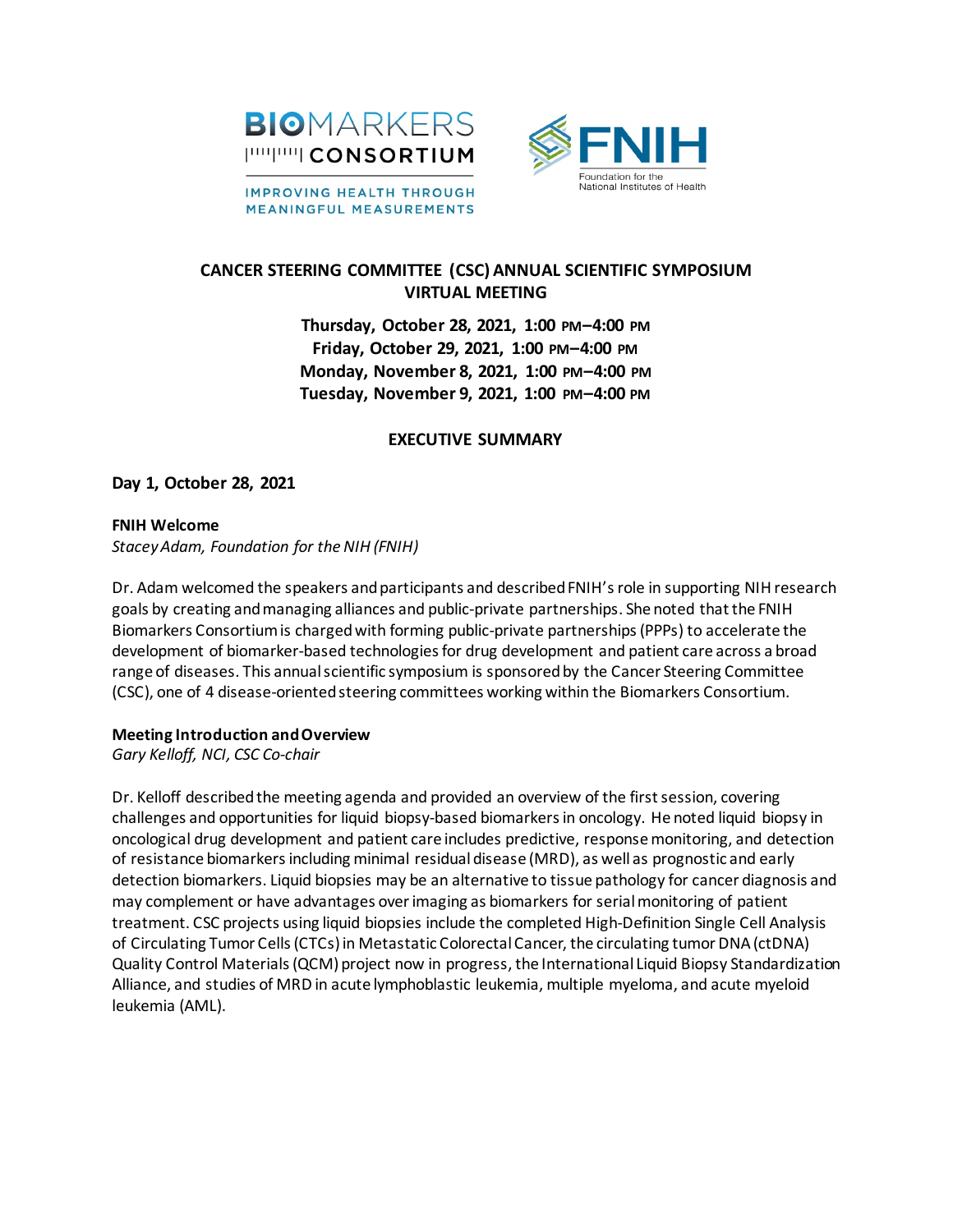#### **Keynote:** *Cancer In Vitro Diagnostic Tests Overview: Regulatory Perspective*

*Reena Philip, Director, Division of Molecular Genetics and Pathology, Office of In Vitro Diagnostics and Radiological Health, Center for Devices and Radiologic Health, FDA*

Dr. Philip described FDA review of in vitro diagnostic (IVD) devices, including FDA-approved cancer diagnostic tests, and commentedon the future of liquid biopsy-based assays as IVDs. She emphasized the importance of the device's intended use in determining the type of submissionrequired. She listed the elements of an IVD submission, the components of the intended use, analytical validation studies including contrived sample functional characterization studies, clinical validation study designs to match the intended use, and challenges with tests for early detection.

She discussed companion diagnostics (CDx) and complementarybiomarker assays(tests that are not a prerequisite for receiving a drug but that identify a subset of patients that respond well to the assay and aid risk/benefit assessments), providing examples of approved polymerase chain reaction (PCR) and next-generation sequencing (NGS) tests, as well as oncopanel definitions and validation support for claims.

She noted the shifting regulatory paradigm for CDx tests, due partly to emerging complex biomarkers (i.e., covering multiple genes, tests, and drugs), including tumor-agnostic biomarkers, such as tumor mutational burden (TMB), and the questions raised in considering these new tests. She concluded by discussing the use of liquid biopsiesin identifying MRD, emerging multiplexed biomarkers, elements involved in cancer screening for early detection, a list of useful links to relevant draft guidances and FDA information websites, and example decision summaries.

#### **Session 1: Liquid Biopsy**

*Chairs: Mickey Williams, Frederick National Laboratory for Cancer Research, and Robert McCormack, independent*

Dr. Williams introduced himself and Dr. McCormack, noting they co-lead the CSC QCM project, and gave a brief overview of the project before introducing the session speakers and discussion panel. Dr. McCormack added his welcome, noting the talks cover liquid biopsies from bench to bedside.

#### *Clinical Benefit of Comprehensive Genomic Profiling of Cancer Patients as Standard of Care Erin Cobain, University of Michigan*

Dr. Cobain introduced her talk with the rationale for using precision medicine strategies in oncology, i.e., that tools such as NGS are widely available to identify actionable mutations and deliver targeted therapies based on these mutations. She noted that along with DNA sequencing, tumor RNA profiling enhances the detection of oncogenic gene fusions and mutational signatures and helps identify the tissue of origin. She said that it could be worthwhile for all patients with advanced cancer to undergo comprehensive tumor NGS, given that positive results could match to a treatment, and the relatively low cost of testing. Dr. Cobain closed by describing the complementarity of tissue and liquid (ctDNA and CTCs) biopsies for NGS testing.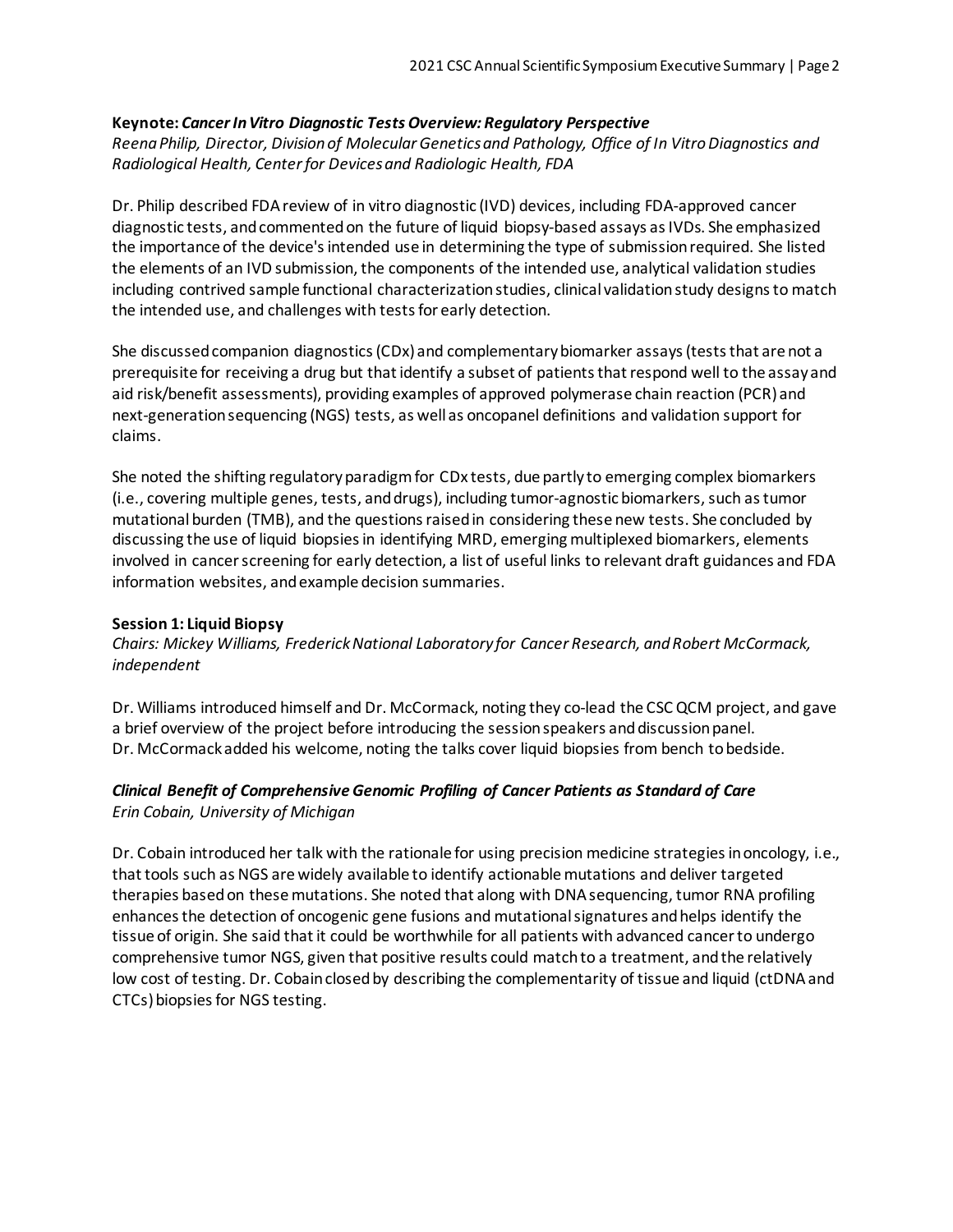# *Technological Challenges for Efficient and Sensitive Detection of Cancer Biomarkers in Liquid Biopsies Mike Makrigiorgos, Dana-Farber Cancer Institute, Harvard Medical School*

Dr. Makrigiorgos described a novel approach for detecting cancer-relevant alterations in liquid biopsy the Alu-PCR-microsatellite instability (MSI) tracer. The approach is based on the multitude of repeat elements per genome (e.g., the millions of Alu elements), which increase targets by orders of magnitude, and are PCR-accessible with a single reaction. Inter-Alu PCR captures poly-A sites that are susceptible to MSI changes and can be used to assess MSI status, an FDA-approved biomarker for predicting positive response to immunotherapy. The Alu-PCR-MSI tracer is a sensitive, rapid, and inexpensive technique for detecting MSI+ tumors in the plasma for several cancers. Applications include MRD tracking for MSI+ cancer patients, MSI status assessment for immunotherapy, and early cancer detection in high-risk groups.

# *Precision Cancer and Immuno-Oncology Strategy Using Liquid Biopsy in Clinical Studies Lillian Siu, Princess Margaret Cancer Centre*

Dr. Siu discussed the potential role of ctDNA in precision medicine and immunotherapy clinical trials in advanced disease settings. She illustrated the clinical applications of ctDNA to TMB. She noted that ctDNA could differentiate pseudo vs. actual progression in patients on immunotherapy. Response can be described by integrating changes in ctDNA and radiologic imaging of target lesions to define 4 "sensitivity groups," including patients with emerging resistance and potential pseudoprogression. She concluded that as ctDNA applications are developed, it is important to collect data on these applications in clinical settings for correlation with long-term clinical outcomes; consensus and standardization are also critical.

### *Measurable Residual Disease in Acute Myeloid Leukemia – in 10 Minutes! Jerry Radich, Fred Hutchinson Cancer Research Center*

Dr. Radich noted that most AML patients respond to therapy and then relapse; 75% of patients go into relapse with MRD as a measure of disease burden. He indicated that accurate assessment of MRD will improve patient outcomes, influence clinical study design, and allow for rapid measurement of drug response.

Duplex sequencing is a new and better method for measuring MRD. Duplex sequencing libraries are made from both DNA strands, and mutations are called only if complementary base pairs are detected. This results in lower noise and better sensitivity than other NGS techniques, increasing single-base resolution to find rare mutations. Dr. Radich noted digital droplet PCR with higher sensitivity than analog PCR could also be used with NGS to identify mutations at diagnosis and for MRD. He ended by noting the clinical, technical, and biological questions around MRD measurements that remain to be answered.

# *Minimal Residual Disease (MRD) Assessment by Circulating Tumor DNA (ctDNA) in Colon Cancer Sakti Chakrabarti, Medical College of Wisconsin*

Dr. Chakrabarti discussed work showing that ctDNA-guided adjuvant therapy in colon cancer is an exciting novel paradigm. Studies have led to the conclusion that ctDNA has high specificity and positive predictive value; one study found that all patients with ctDNA detected postoperatively had recurrence. However, a single postoperative negative ctDNA result will miss some patients with MRD, thus serial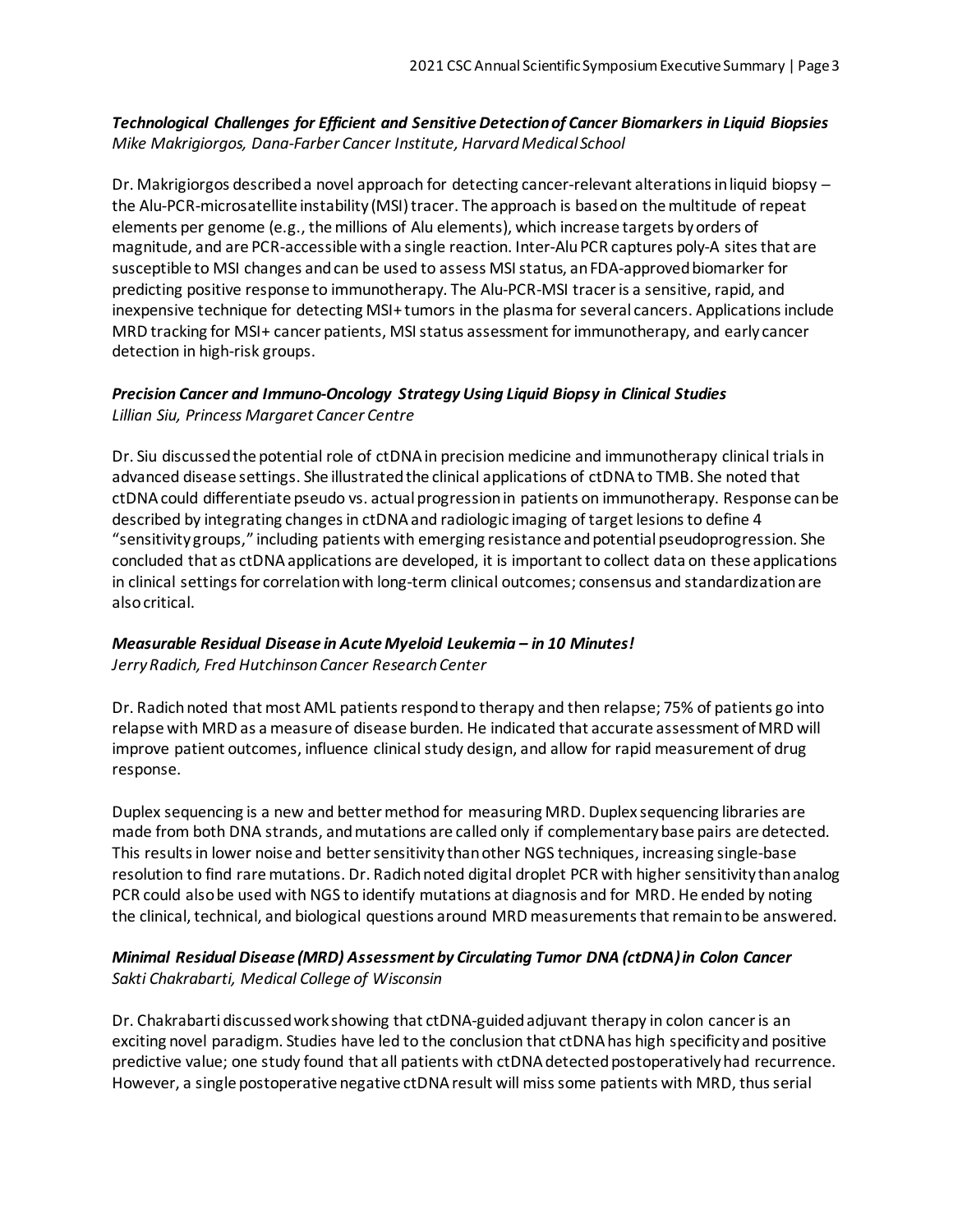testing is necessary. ctDNA-guided MRD assessment in colon cancer has high specificity and positive predictive value, and ctDNA is a promising novel risk stratification tool.

#### *Liquid Biopsy for Early Cancer Detection*

*Minetta Liu, Mayo Clinic*

Dr. Liu reviewed blood-based assays for possible use as multi-cancer early detection (MCED) screening tests. Some of the assays discussed are still in development, including CancerSEEK, PanSeer, and cfMeDIP-seq, with Galleri commercially launched. All but the CancerSEEK assay measure methylated ctDNA, andCancerSEEK assays 16 mutated genes and 8 protein biomarkers.

Dr. Liu concluded that blood-based cancer detection at clinical diagnosis is technically feasible with high specificity for cancer signal and tissue localization. The sensitivity of current DNA-based assays may be improved by assessing multiple alterations or circulating proteins from the same sample. Clinical considerations include what population to target, the role of the oncologist and primary care provider, and a need for a molecular tumor board or multidisciplinary triage.

#### *Discussion*

Discussion on the talks in Session 1 started with Dr. Radich, who statedthat one of the first goals of the new FNIH MRD in AML project is addressing the use of reference materials to determine if different assays are detecting the same amounts of material. The significance of mutations in "normal" people as they age without cancer was raised (e.g., clonal hematopoiesis). Dr. Radich noted that healthy people could tolerate these mutations, but these mutations are higher risk in leukemia patients. Dr. Liu commented on the unique organ-specific methylation patterns in cells and the expectation that hematopoietic cells will not be different. She noted that many detection strategies look at factors other than mutations, e.g., whole genome bi-sulfate sequence methylation, providing tissue-of-origin signals. Commenting on the use of ctDNA in clinical practice, Dr. Chakbarti gave examples of ctDNA in assessment ofMRD outside of clinical trials, noting that low-risk stage 3 patients benefit more from monitoring than from up-front adjuvant chemotherapy.

#### *Roundtable Discussion*

*J. Carl Barrett, AstraZeneca (Moderator); Sakti Chakrabarti, Medical College of Wisconsin; Daniel Enderle, Exosome Diagnostics; Soma Ghosh, FDA; Dan Hayes, University of Michigan; Lanny Kirsch, Adaptive Biotechnologies; Lillian Siu, Princess Margaret Cancer Centre*

Dr. Barrett commented that it is challenging to use reference materials when methylation patterns vs. mutations are measured, so any work addressing that problem would be helpful. Regarding ctDNA in clinical practice, Dr. Barrett asked what level of evidence would be needed to decide a threshold for using rising ctDNA to warrant changing a therapy? The panelists responded that the biggest pushback is that clinical trials have not yet shown that acting on a blood-based factor will affect survival. Lacking this information would result in cycling through therapies without knowing if changes would impact survival.

Dr. Kirsch cited studies in hematopoietic malignances demonstrating that serial measurements with highly validated cellular assays can be used to assess not just tumor burden but tumor biology and doubling time. The length of progression-free survival correlates with doubling time, and whether that can be extrapolated to or verified using cfDNA is still a question.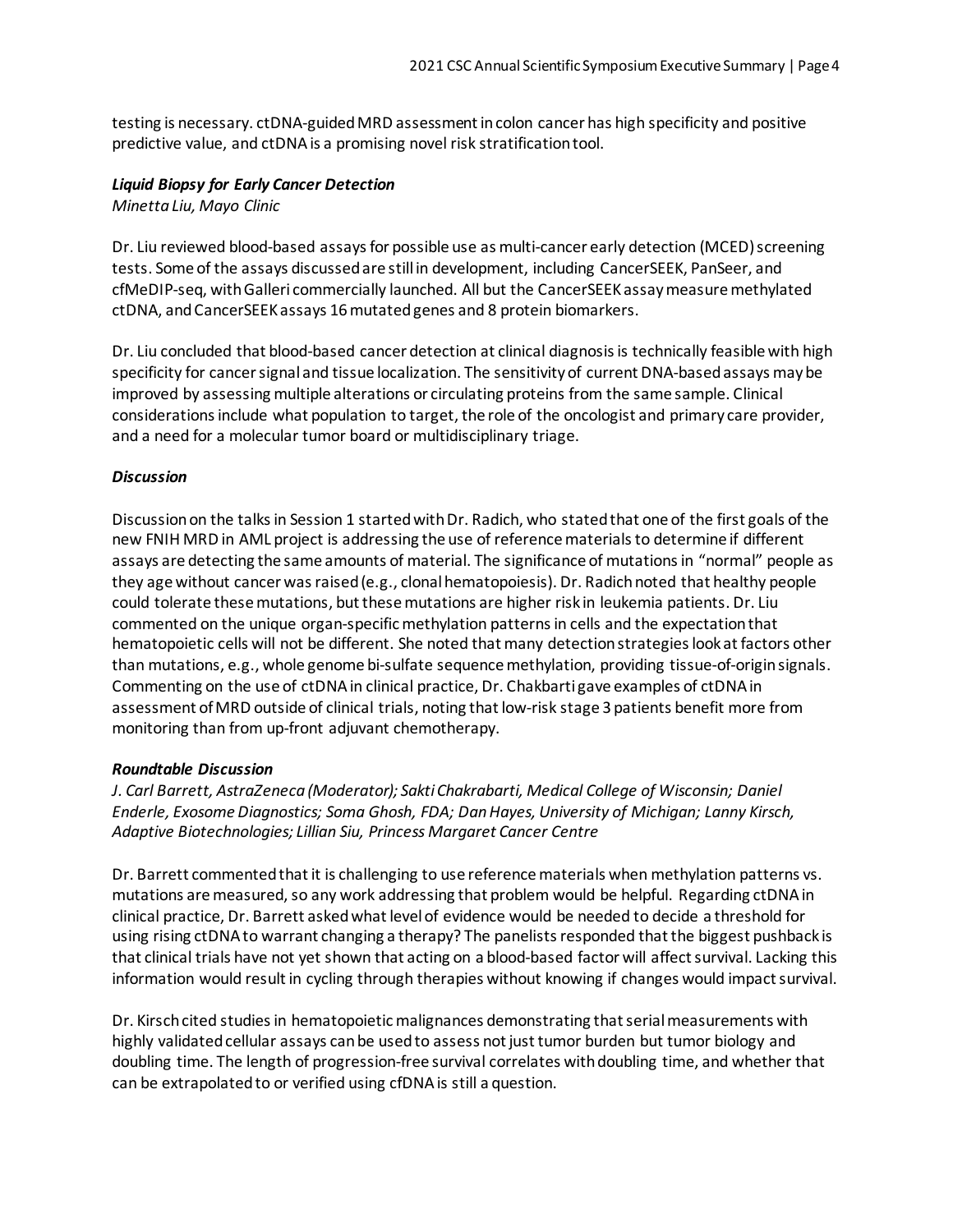Dr. Enderle noted that any detectable RNA is in exosomes and can be extracted with the DNA and proteins for assay. Dr. Chakrabarti noted that in his studies baseline samples are taken to determine ctDNA; if ctDNA is not detected pre-surgery, it will not be valuable for post-surgery monitoring.

### **Day 2, October 29, 2021**

#### **Welcoming Remarks**

*Eric Rubin, Merck, CSC Co-chair*

# **Keynote: Caring for Every Patient, Learning from Every Patient: Empowering Clinicians and Engaging Patients**

*Monica Bertagnolli, Dana-Farber Cancer Institute*

Dr. Bertagnolli addressedthe data patients and clinicians need to make life-altering decisions and focused on strategiesfor acquiring it through clinical trials. Questionsthat need to be addressedinclude: How canwe bring clinical trialsto more patients who need them? Why focus on clinical trials? What data are missing?

A "learning environment" suchasthe Moonshot Learning Health programensuresthatthe latest discoveries can be applied to patient care models to reach individual patient treatment goals. Randomized clinical trials (RCT) provide the highest level of evidence needed for this effort; however, there are not enough people in clinical trials to represent the broad cohorts that are seen in clinic, and there aren't enough trials to provide adequate data sets for those in marginalized groups, in rural areas, with comorbidities, and in nonstandard treatment groups. Some treatments, such as chemotherapy for lung cancer, are studied more than others (i.e., surgery and radiation therapy). More trials are needed that reflect real-world use, the populations seen in the clinic, and the different modalities used to treat them. The American Society of Clinical Oncology (ASCO) Targeted Agent and Profiling Utilization Registry (TAPUR) Study is an example.

Data are being pulled from electronic health records (EHRs) into the clinical database to address the need for more clinical information. However, there are problems with this approach. Data interoperability is one issue, as research requires the standardized format of case report forms (CRFs). CancerLinQ, ASCO'sreal-worlddata (RWD) initiative, has data from multiple EHRs and bringstogether multiple representations of the same data point. Data "missingness" is alsoanissue since not all clinical data are collected in the EHR. Data essential to understanding outcomes such as pathology, imaging results, treatment intent, surgery, and radiation therapy may be missing. There is also significant resistance to sharing EHR data related to implementation of the Health Insurance Portability and Accountability Act, data security, patient consent, researcher as "owner," andcommodification of data. Dr. Bertagnolli introduced the NIH All of Us Research Program as a large-scale research project that requires sharing data across multiple systems (especially the EHR). All of Us is collecting information from a wide variety of sources on 1 million Americans.

The Minimal Common Oncology Data Elements(mCODE)is one solution to the interoperability issue. mCODE is a core set of data to be collectedon every cancer patient toallow valid comparisons across study groups, acrossthe entire healthcare system, andto enable comparisons between RWE/observational studies and clinical trials. Several other initiatives support the collection and dissemination of standardized clinical data, such as the Integrating Clinical Trials and Real-World Endpoints (ICAREdata)initiative; MITRE'sGLYPH tocommunicate withand consent patients and collect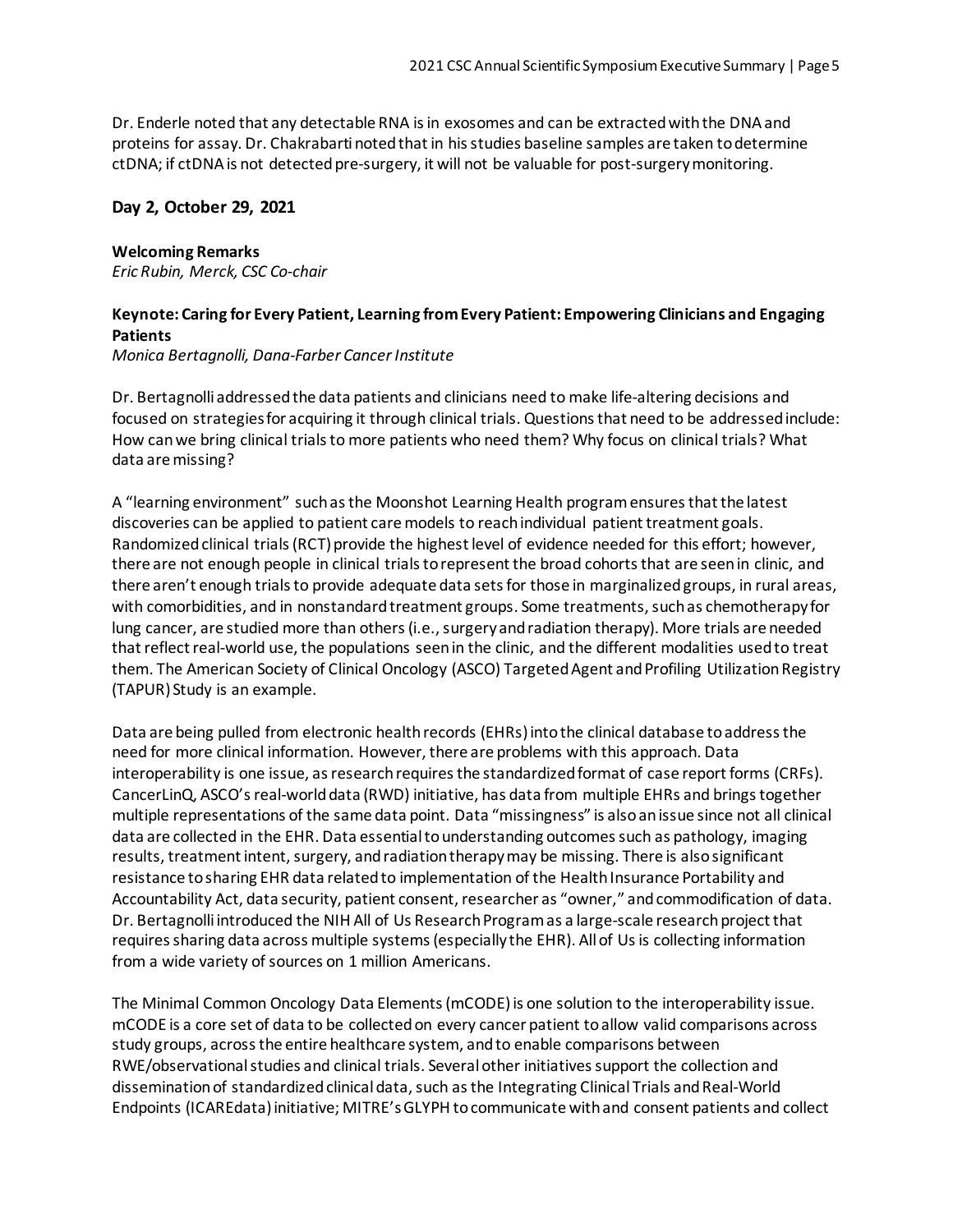patient-reportedoutcomes (PROs); and the Patient Engagement Portal(PEP), another communication tool.

As final thoughts, Dr. Bertagnolli stated that reaching the goals of precision medicine requires merging clinical and researchdata to create a new way of classifying and reporting on disease. FDAis moving towards integrating RWE into regulatory decision-making. Data sharing is becoming commoner with interoperable EHR data being more widely available in programssuch as PCORnet, ICAREdata, CancerLinQ, Flatiron, Syapse, and COTA, and shareable using HealthLevel 7 (HL7), Fast Healthcare InteroperabilityResources(FHIR), andmCODE standards. Advancesintechnology have enabled new waysto mine data throughnatural language processing, ML, andwearables.

In response to a question about ensuring acceptance of mCODE, Dr. Bertagnolli stated that it is integratedinto the HL7 standardand is on course tobe widely acceptedand implemented. Common Oncology Data Elements eXtensions (CodeX) is the FHIR development community for mCODE. Anyone who wants to use mCODE canjoin CodeX and develop and use it.

#### **Session 2 – Data Sharing: Perspectives, Requirements, Resources, Progress**

*Chairs: Bill Louv, Project Data Sphere, and Hisham Hamadeh, Genmab*

Dr. Hamadeh noted in his introduction that we are producing unprecedented amounts of data, especially in cancer. To maximize the value of this data, we need to recycle it by raising awareness about it and making it accessible toother investigators andanalysissystems. Throughthis discussionand the examples presentedin thissession, the hope isto make responsible data sharing the default for clinical studies.

# *APOLLO Use Case*

*Craig D. Shriver, Walter ReedNational Military MedicalCenter, Uniformed Services University*

Colonel Shriver discussedhow the Applied Proteogenomics Organizational Learning andOutcomes Consortium(APOLLO) programintegratessecondaryuse opportunitiesfor the collecteddata with the goal of data aggregation, analysis,andsharing withthe NCI Genomic Data Commons, ProteomicData Commons, and the CancerImaging Archive. Data are collectedin a closed systemof Department of Defense (DoD) sites, data standards are inplace system-wide, and the systemis oriented towards cancer as a readiness issue for the military. The data for all APOLLO projects is processed through APOLLO's Data Tumor Sharing systemfor upload to the cloud for partner analysis. The protocol work and data flows are shared with the Institutional Review Board (IRB) so that every piece of data can be tracked, and essentialdata sharing agreements are inplace to ensure the data flow toNCI's archives. Tobe successful, it is important that all processes and data elements are standardized across all DoD networks and laboratories, leveraging existing electronic infrastructure. Genomes of active-duty service members cannot be shared, so they are secured at a higher level.

# *ctMoniTR Use Case*

*Nevine Zariffa, NMD Group, Consultant to Friends of Cancer Research*

Ms. Zariffa opened her discussion of the Circulating Tumor DNAfor Monitoring Treatment Response (ctMoniTR) Project by noting that the impetus for this effort was to define the relationship between ctDNAlevels and what happens to patients afterthe start of their cancertherapies. This could only be done through aggregating data. To begin the effort, the research questions were identified, "data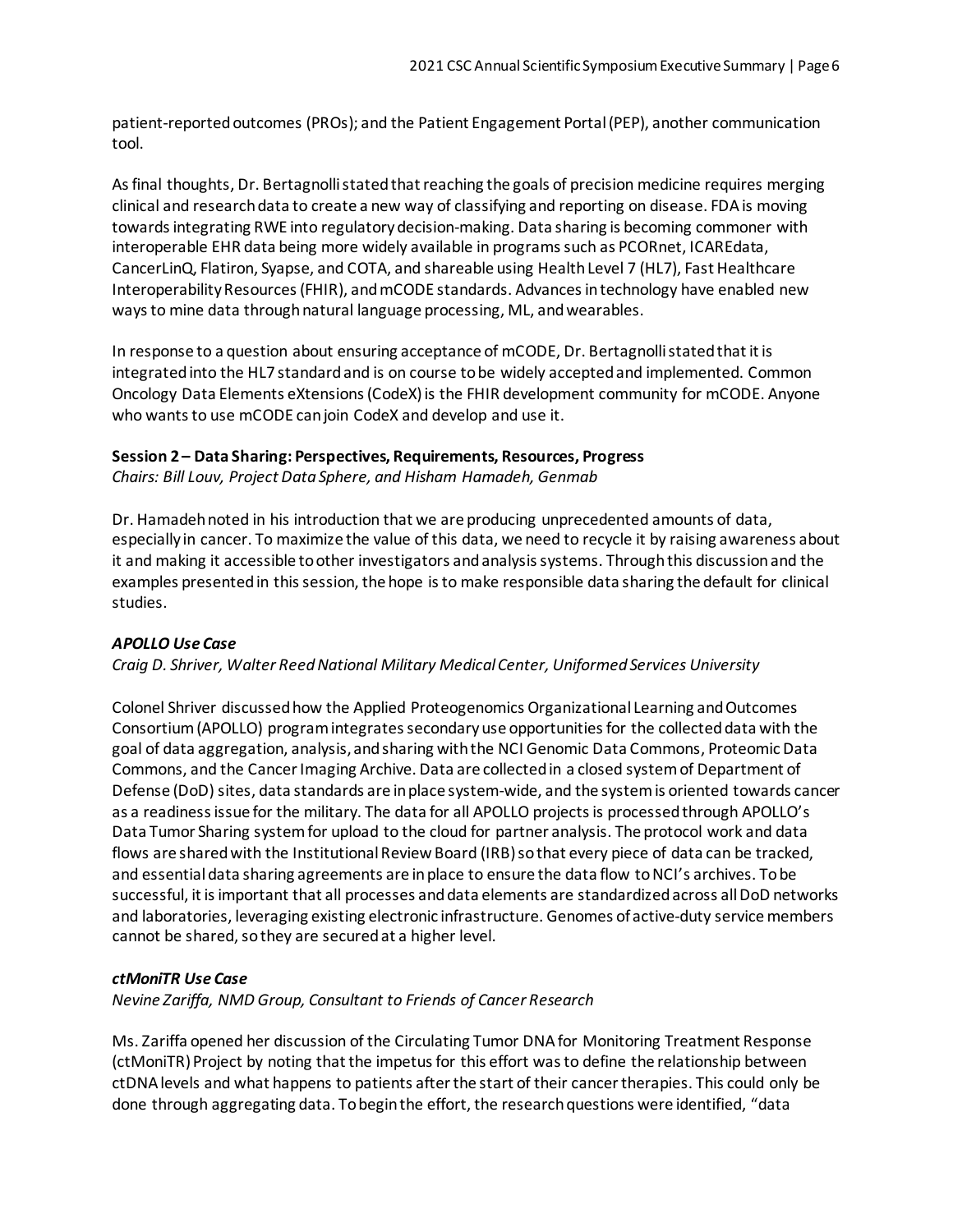sharing" was defined, and the work was designedaround the data sharing definition. The approach was to startsmall(step1) with the data in front of them and then tweak the processesregarding working with the data, other institutions, and other colleagues when broadening the target data sets (step 2).

Ms. Zariffa identified challengesfor enabling sharing. The firstissue was data harmonization. This effort required resourcesfrom all disciplines where data were to be pulled and analyzed. This collaboration and harmonization of data allowed for discovering the relationship between decreased ctDNA and increased OS. First, statisticians who understand the data were brought together to identify and begin addressing the challenges. Then, all the other experts on the teamcame togetherto finalize the data analysis plan, data dictionary, etc. The teammet with eachsponsor sothey could approve their data and the mapping dictionary to ensure that the data comparison was "apples to apples."

For data sharing, it was determined that the best approach was to centralize all patient-level data, harmonization, and analysis. Sharing only summary data or allowing eachsponsor to conduct its own analysis(federated) and then contribute the data, raisedtoo many issues around standardization, quality, and completeness. Once the data-sharing approachwas draftedin accordance with the statistical analysis plan, thenthe sponsors weighed in, and the data-sharing approachwas alteredas necessary. The project is strictly supervised and organized, with several independent assessments along the way and a learning mindsetso that all voices can be heard and all ideas considered.

# *Data Sharing from SEER Perspective: Challenges and Lessons Learned*

*Lynne Penberthy, NCI*

Dr. Penberthy, of NCI's Surveillance, Epidemiology, and End Results (SEER) Program, described surveillance (cancer registry) data and how it differs from other research and clinical data. The goal is to monitor cancer trends and support researchin the diagnosis, treatment, andoutcomes of cancer. SEER data are shared extensively; however, there have been some challenges recently. One is the reidentifiability of the data because of rare tumors and increasedamounts of data on each patient. The increase in computational power further enables re-identification. Re-identification can cause issues with SEER reaching its goalof representing, innear real-time, patient disease trajectory from diagnosis to death. The solution to re-identifiability isto implement a tiered systemof access withpotential for IRB oversight and a centralized authentication and authorization process (the NIH eRA Commons system). SEER also wants to prevent inappropriate use of the data. The tiered approach defines data available at eachtier and the authenticationand authorizationstepsrequired to accessthe data at each level. The lessons learned from these efforts are that evolving data ecosystems require flexible processesfor controlling data release. The key is to understandthe researchers' needs andprovide data to meet those needs through authentication/authorization schemes, data product schemes, and data use agreements.

# *NCI Human Tumor Atlas Network Data Sharing*

*Bruce Johnson, Dana-Farber CancerInstitute*

The Human Tumor Atlas Network (HTAN) is an NCI Cancer Moonshot initiative to construct 3-D atlases of human cancers' dynamic cellular, morphological, and molecular features asthey evolve from precancerouslesionsto advanced disease. Dr. Johnsonintroduced the HTANData Sharing Policy as being consistent with and building upon NCI Cancer Moonshot's policies. It includes mandating an open and collaborative environment with opportunities for the scientific community to use the data while maintaining each subject's privacyand confidentiality, as well as protecting the researcher'sintellectual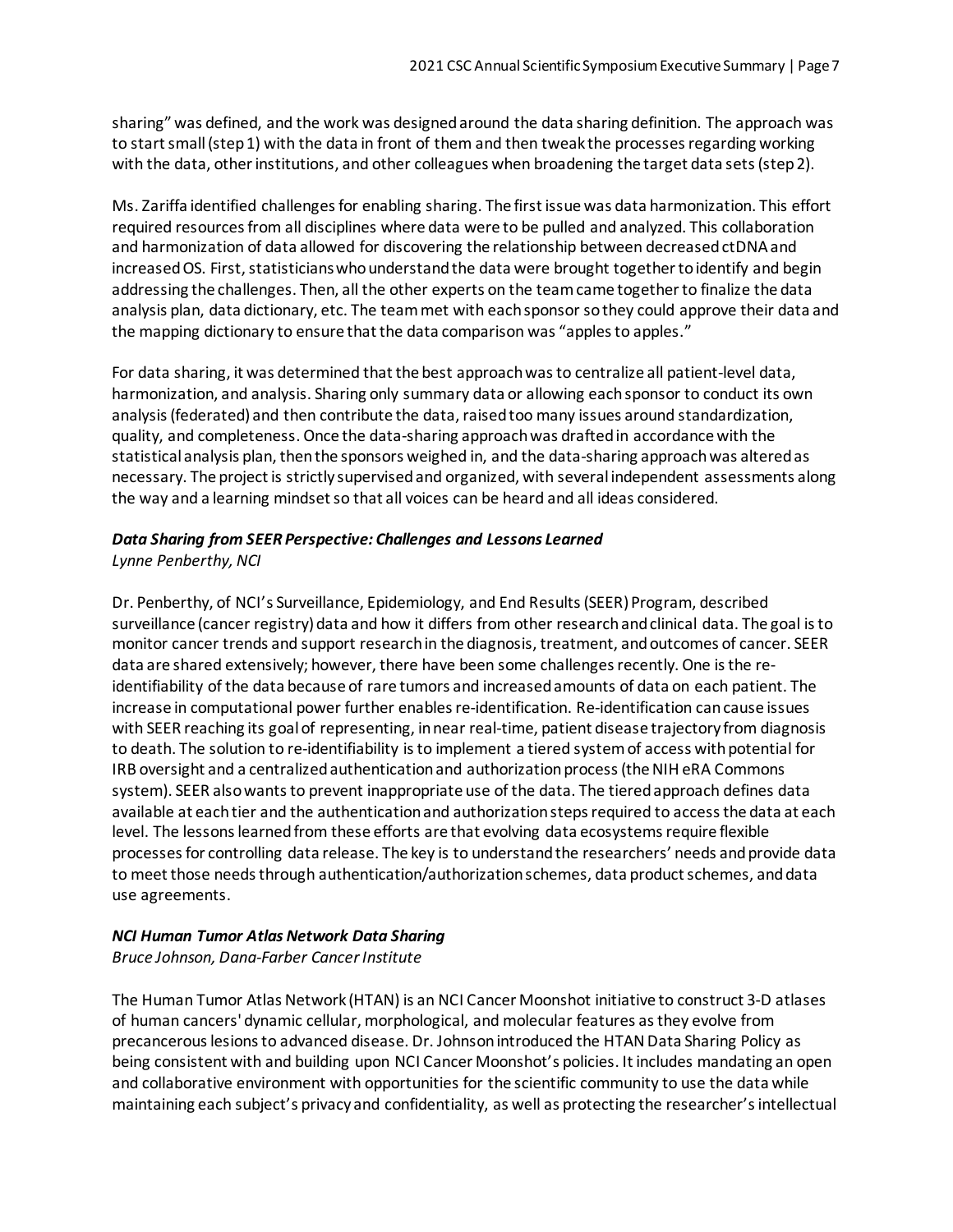property and allowing for appropriate recognition of contributors and users of the data. Releaseddata are broken into 4 levels, withlevels 1 and 2 representing rawor minimally processeddata, while levels 3 and 4 represent fully processed data. All levels have publication limitations.

Dr. Johnson spoke about HTAN's metadata standardsthat enable data-sharing, a processtoupdate the standards, anda data release processto ensure quality data are uploaded and described properly in the HTAN system. The data are made available/accessible via the HTAN Data Portal, as are the tools with which users can view the data. The first set of HTAN atlases is available on bioRxiv. Current HTAN efforts focus on providing data sets and understanding which data the community wants and discovering how they want to use them.

# *Digital Pathology Use Case*

# *Stan Hamilton, City of Hope*

Dr. Hamilton defined digital pathology as incorporating the acquisition, management, sharing, and interpretationof pathology information, including slides and data, in a digital environment. There are clinical, training, andresearchusesfor digital pathology thatleverage the ability for the physical specimen to be in one place and the data about that specimensent anywhere for review, analysis, and research. The barriers to acceptance of digital pathology include cost of conversion (hardware, software, training), interoperability of software, workflow integration, reluctance by pathologists, and the situation that technology still needs enhancement. Even with these issues, digital pathology analysis is moving forward with the application of machine learning, deep learning, augmentedintelligence, and algorithms for digitized pathology specimens to identify new ways to determine a patient's prognosis more accurately.

# *Roundtable Discussion*

*Monica Bertagnolli, Dana-Farber CancerInstitute; Robert Grossman, University of Chicago; Sean Hanlon, NCI; Jerry Lee, Universityof SouthernCalifornia; Tracy Lively, NCI; WendyRubinstein, FDA; Kate Sasser, Genmab*

The roundtable focused on the primary challenges of data sharing. Firstisthe large amount of work required to make data sharable. Interoperability requires a considerable effort to make systemsthat were originally proprietary capable of sharing readable data . This could be addressed by adopting a solid set of interoperability and semantic standards acrossthe board. Digital Imaging and Communications in Medicine (DICOM) for imaging is one such standard. Digital pathology needs this type of effort to share its data universally; however, it mustfirst become the standardfor pathology labs. If standardization approaches can be repeated, they can be developed into best practices for designing multisource studies. Understanding the data is alsokey to leveraging data sharing, as you cannot write machine-learning algorithms or AI without understanding data against which you are writing

A second challenge is providing incentivesfor sharing, for example by recognizing those who make meaningful inferences from shareddata or rewarding those whose data are referencedmore frequently. Cancer Moonshot incentivizes sharing data early and often, which makes the provider more likely to receive new funding opportunities. It was suggested that researchers should add a line item in their NIH proposals to cover the costs of sharing. All NIH-funded projects will be subject to a new data sharing policy in 2023. One way to incentivize data sharing in the private sector is for regulatory agencies to define types of data sets (e.g., RWE) that are needed for approvals, which will help move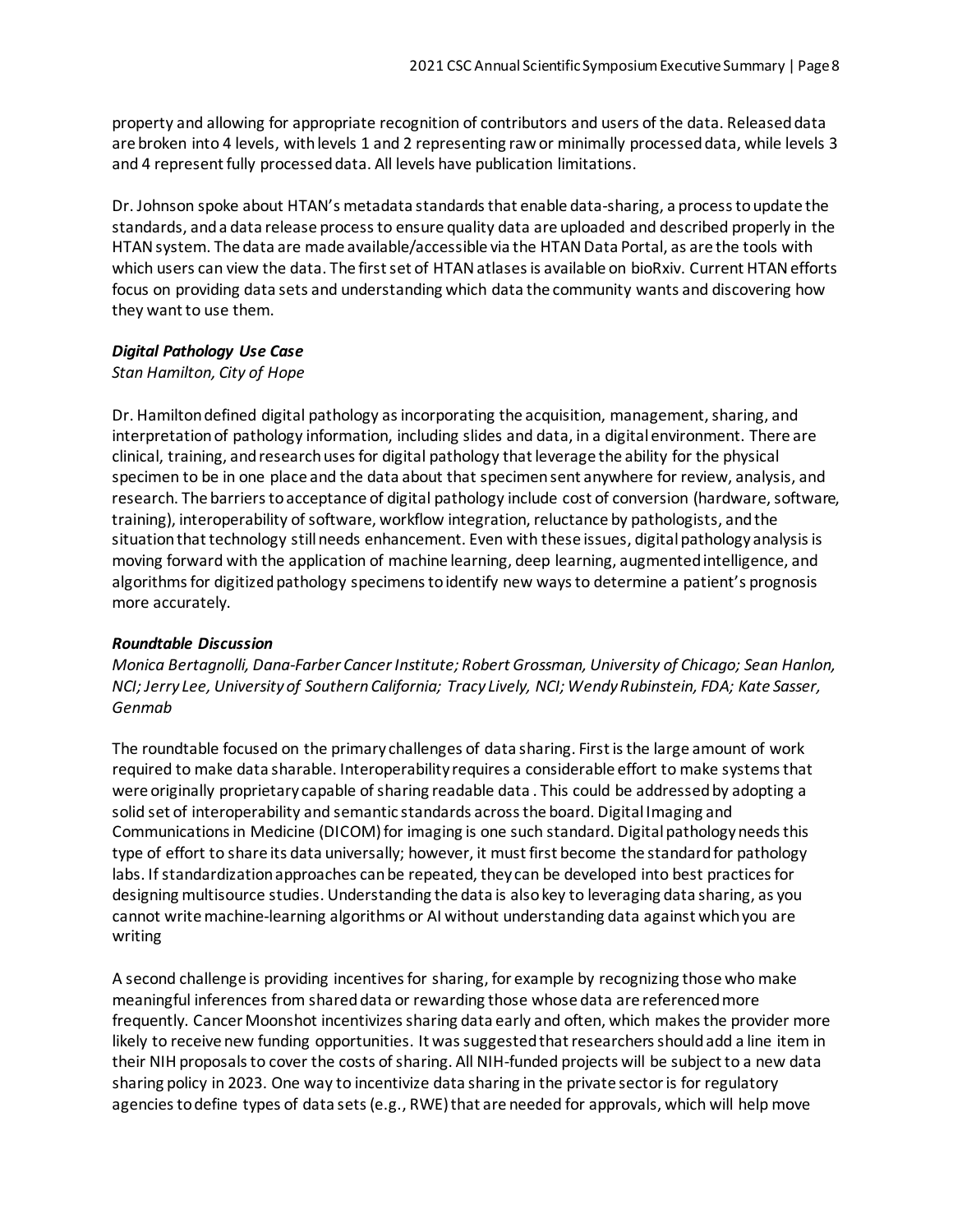discoveries through approvals faster. Additionally, if regulatory agencies recognized the value of some curateddatabases(e.g., ClinGenandOncoKB), then data shared from them might be used for faster approvals.

A third challenge is data reuse which is a key goalof interoperability; however, questions were raised about procedure and research standards reuse across different signals to minimize efforts. Given that statisticalplans andresearchmaydiffer for different signals, it may only be possible to standardize the planning approach. Reuse was alsostressedinthe FAIR data standardwhere data satisfy the requirementsfor findability, accessibility, interoperability, andreusability. Curateddatabases maybe used to share data, but publications are stillthe primary way that knowledge is shared.

Patient data belongs to the patient; however, involving patients means empowering them to ask questions, understand the research, know their future opportunities, and keep them updated on research progress as long as their data are being used.

# **Day 3, November 8, 2021**

#### **FNIH Welcome**

*Dana Connors, FNIH*

Mr. Connors welcomed the meeting participants and described the structure and membership of the Biomarkers Consortium. He then outlined the Biomarkers Consortium project development process, noting requirements for the projects—for example, they must address scientific and medical needs, lead to significant improvements in the drug development process or patient care, and have goals that are achievable within a few years' timeframe.

# **Meeting Introduction and Overview**

*Gary Kelloff, NCI, CSC Co-chair*

To introduce the remaining sessions of the Symposium, Dr. Kelloff recapped the uses of biomarkers in clinical cancer research and patient treatment. Particularly, he noted the possibilities and benefits of using biomarkers as surrogate endpoints for clinical trials and obtaining FDA approvals. In preparation for Session 4 on imaging biomarkers, he commented on the advantages of imaging biomarkers in that they can sample the entire tumor burden, be measured noninvasively, and be used for serial monitoring. He also noted their utility for screening drug interactions with molecular targets andmeasurements of drug biodistribution.

**Keynote—Breaking Down Silos: Strategic Partnerships & Initiatives to Advance Cancer Research** *Tony Dickherber, Center for Strategic Scientific Initiatives, NCI* 

Dr. Dickherber discussed partnerships for the nascent Cancer Grand Challenges(CGC), provided an update on NCI programs generated from the Cancer Moonshot, and commented on NCI interest in liquid biopsy platforms for early cancer detection.

The CGC award framework is a new collaboration with Cancer Research UK (CRUK) to co-fund approximately 4 awards every 2 years starting in fiscal year 2022. A CGC Scientific Committee solicits recommendations on challenge setting and funding, and a Joint Steering Committee of CRUK and NCI leadership makes final decisions. Dr. Dickherber described the 9 current CGCsin detail, including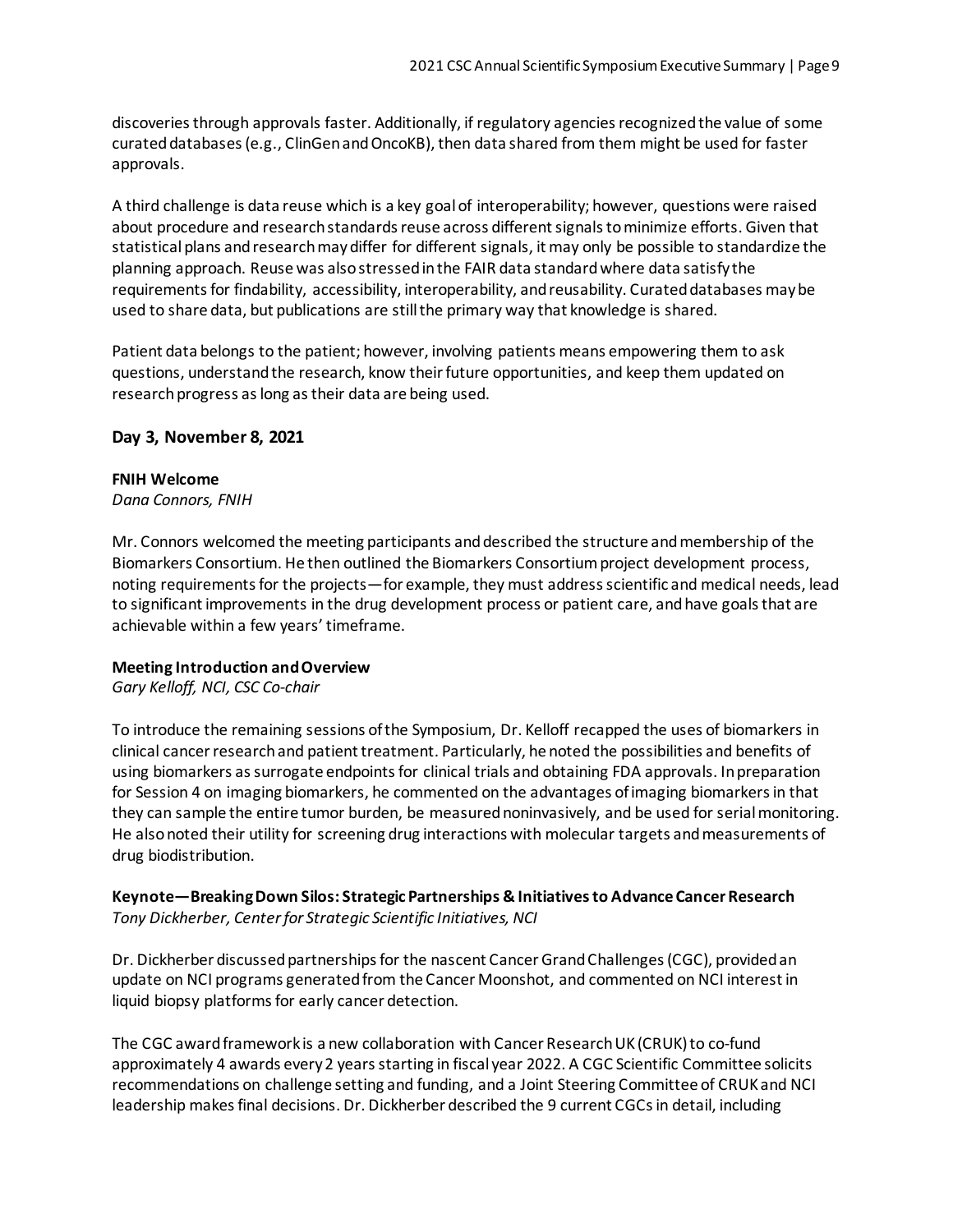background history for context and what the funding committee is looking for in the applications [\(https://cancergrandchallenges.org/\)](https://cancergrandchallenges.org/). They have received 169 expressions of interest from 31 countries.

He described progress toward implementing the goals of the Cancer Moonshot. For example, for goal 1, to accelerate progress in our understanding of cancer, NCI has established the Immuno-Oncology Translational Network (IOTN), HTAN, and initiatives to address health disparities, the Participant Engagement and Cancer Genome Sequencing Network (PE-CGS), Accelerating Colorectal Cancer Screening and Follow-Up Through Implementation Science (ACCSIS)to address colon cancer disparities in incidence and mortality, an AI colorectal cancerscreening implementation project, and the Patient-Derived Xenografts Development and Trial Centers Research Network (PDXNet). NCI has addressed Goal 2, to enhance data sharing by requiring all Cancer Moonshot publications to be freely and publicly available, and primary data to be broadly and immediately shared through the Cancer Research Data Commons.

Lastly, Dr. Dickherber addressed a recent focus on liquid biopsies for MCED. He noted that detecting low-abundance markers is challenging and setting up clinical trials for detection is very difficult and expensive. NCI initiated a working group in summer 2021 to better understand the role NCI can play in ensuring rigorous scientific methods are employed in the development of MCED tests, and to understand the challenges and opportunities regarding the potential of these approaches. Current knowledge of MCED assays focuses on diagnostic and analytical performance; the clinical utility of widespread implementation of MCED is unknown and presents novel implementation challenges.

Dr. Dickherber was asked how much coordination is occurring between the NCI Early Detection Research Network and CRUK. Dr. Lynn Sorbara, NCI, Division of Cancer Prevention (DCP), noted DCP is actively engaged in the initiatives, and there is a long history of collaboration with CRUK. Questions around data sharing included one that asked for any insights about how industry can support compliance and quality of shared data and what the Moonshot expiration in 2023 meansfor these initiatives, especially data sharing. Dr. Dickherber was not aware of any plans to issue follow-up funding. Industry might provide support to organizations such asthe Biomarkers Consortium and BloodPAC, where information is being shared.

# **Session 3: Patient-Focused Session: Biomarkers, Screening, and Eligibility for Clinical Trials** *Moderator: Vishal Bhatnagar, FDA, Office of Cancer Excellence (OCE)*

Dr. Bhatnagar stated FDA, OCE's mission to achieve patient-centered regulatory decision-making in cancer therapy, which includes the patient perspective across the drug development continuum, in early and late-stage trials, through rigorous symptoms and function measurements, and patient-reported and general outcomes. A redefinition of tolerability includes longitudinal assessment of patient-reported symptomatic AEs to inform decision making [\(FDA, June 2021\)](https://www.fda.gov/regulatory-information/search-fda-guidance-documents/core-patient-reported-outcomes-cancer-clinical-trials). Project Patient Voice is an OCE-created, publicly available pilot website that disseminates data from clinical trials used to support approvals. This important tool can aid provider-patient conversation at the onset of treatment.

# *Precision Medicine and Broadening Eligibility Criteria*

*Ed Kim, City of Hope National Medical Center* 

Dr. Kim discussedthe BATTLE trial (Biomarker-based Approaches of Targeted Therapy for Lung Cancer Elimination), an early personalized medicine effort that used biomarkers to evaluate targeted therapies in NSCLC. By 2021, therapy directed by molecular subset stratificationsuch as *EGFR* (including *exon18*,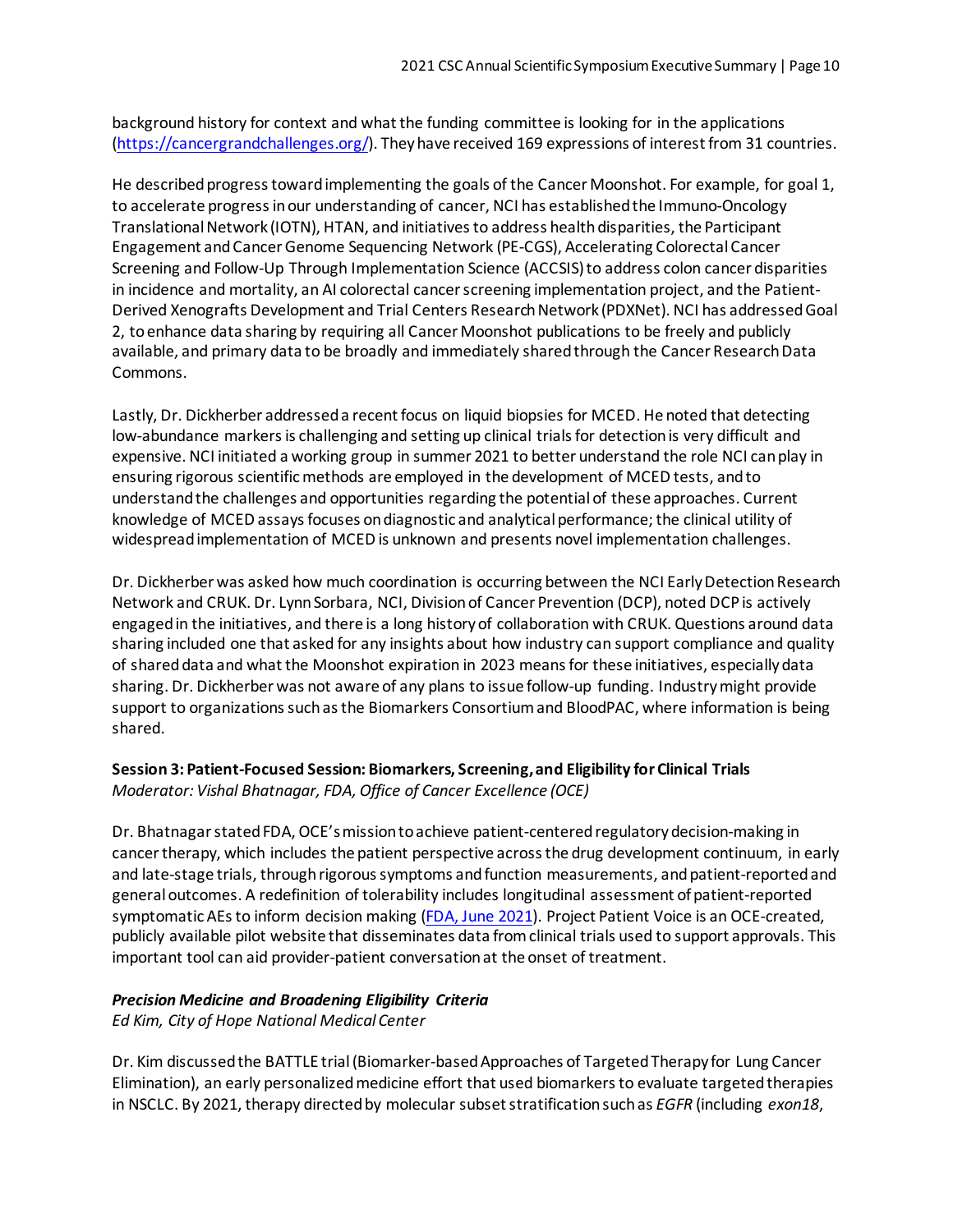*exon20*) and *ALK*, *ROS-1*, *PD-L1*, *BRAFv600E*, *RET fusions*, *MET exon14*, *NTRK*fusions, *KRAS G12C* fusions has enabled >65% of patients as targeted therapy candidates with increased effectiveness, tumor shrinkage and control, and quality of life. Lung cancer therapy has been transformed in the past 15 years with TMB and *EGFR T790M* (post EGFR - tyrosine kinase inhibitor [TKI] therapy) additionally recommended with larger biomarker panels used in the locally advanced setting and then eventually in the early stage and prevention settings. Dr. Kim urgedcomplete evaluation and staging of patients with these biomarkers. Despite these advances, the "treatment paradox" exists. With the median number of eligibility criteria (37 per trial), only 1/20 patients are eligible for a clinical trial vs. the 16/20 eligible for an approved treatment. Treatments must be assessed in a real-world population; ASCO's Modernizing Eligibility Criteria project, begun in 2012, aims to implement a new culture where patient exclusion happens only when safety warrants, and trials are fit to patients through active discussion of trial design and FDA pre-IND meetings. The NCI Cancer Therapy Evaluation Program (CTEP) Generic Protocol [template](https://ctep.cancer.gov/protocoldevelopment/docs/NCI_ASCO_Friends_Eligibility_Criteria.pdf) was modified per recommendations from FDA, ASCO, and Friends of Cancer Research. New, updated FDA guidance documents were issued betwee[n 2019-2020,](https://www.fda.gov/regulatory-information/search-fda-guidance-documents/cancer-clinical-trial-eligibility-criteria-brain-metastases) which address eligibility for patients with brain metastases, minimum age, human immunodeficiency virus (HIV)/acquired immunodeficiency syndrome (AIDS) and hepatitis B/C infections, organ dysfunction, and prior and concurrent malignancies. Washout periods and concomitant medications, prior therapies, laboratory reference ranges and test intervals, real-world population analysis, and performance status recommendations were evaluated an[d published.](https://clincancerres.aacrjournals.org/content/27/9/2430) The TAPUR Study was the first in the country to adopt all these eligibility criteria.

The discriminatory way protocols are written can limit access to underserved and rural populations. The downstream consequences of not modernizing eligibility criteria are many. These include increased numbers of studies to boost enrollment, increased burden on clinical staff, disengaged clinicians, long protocols with expanded eligibility criteria, and only marginally effective drugs that may not receive approval. Broadening eligibility criteria has benefits, including fewer protocols and greater numbers of studies with expanded opportunities for patients and real-world population enrollment. Trial staff can work with "on treatment" patients with expedited registrationand approvals of active drugs. Published studies show that former exclusion criteria could limit benefits for patients, such as patients with HIV/AIDS and hepatitis B/C infections. In another example, patients with brain metastases were not included in studies of TKIs, although TKIs are effective in treating systemic disease.

#### *Judy Johnson, Lung-MAP Patient Advocate*

The Lung Cancer Master Protocol (Lung-MAP) was launched in 2014 and is a unique, collaborative PPP clinical trial that uses state-of-the-art genomic profiling to match patients to new, investigational treatments for NSCLC. One advantage of Lung-MAP is that patients have easy access to targeted therapy sub-studies and when matched, can enroll faster in independently operated sub-studies upon progression or are offered immunotherapy in a non-match sub-study. The PPP includes NCI, the NCI Clinical Trials Network (led by SWOG), FNIH, Friends of Cancer Research, FDA, Foundation Medicine, pharmaceutical companies that provide study drugs, and several lung cancer advocacy organizations. SWOG patient advocates serve as members of the study team from concept development throughout the clinical trials life cycle. A second advantage of Lung-MAP is that it includes all NSCLCs, with over 900 trial sites at academic and community treatment centers (>50% enrollment), including rural areas. Since May 2021, patients can use a previous FoundationOne CDx result instead of a new tissue biopsy. Several advancements are in progress, including a newly opened sub-study for *KRAS G12*, a matched *RET+* and non-matched immunotherapy-resistant or refractory sub-study, and new concepts in development and under discussion around immunotherapy for lung cancer.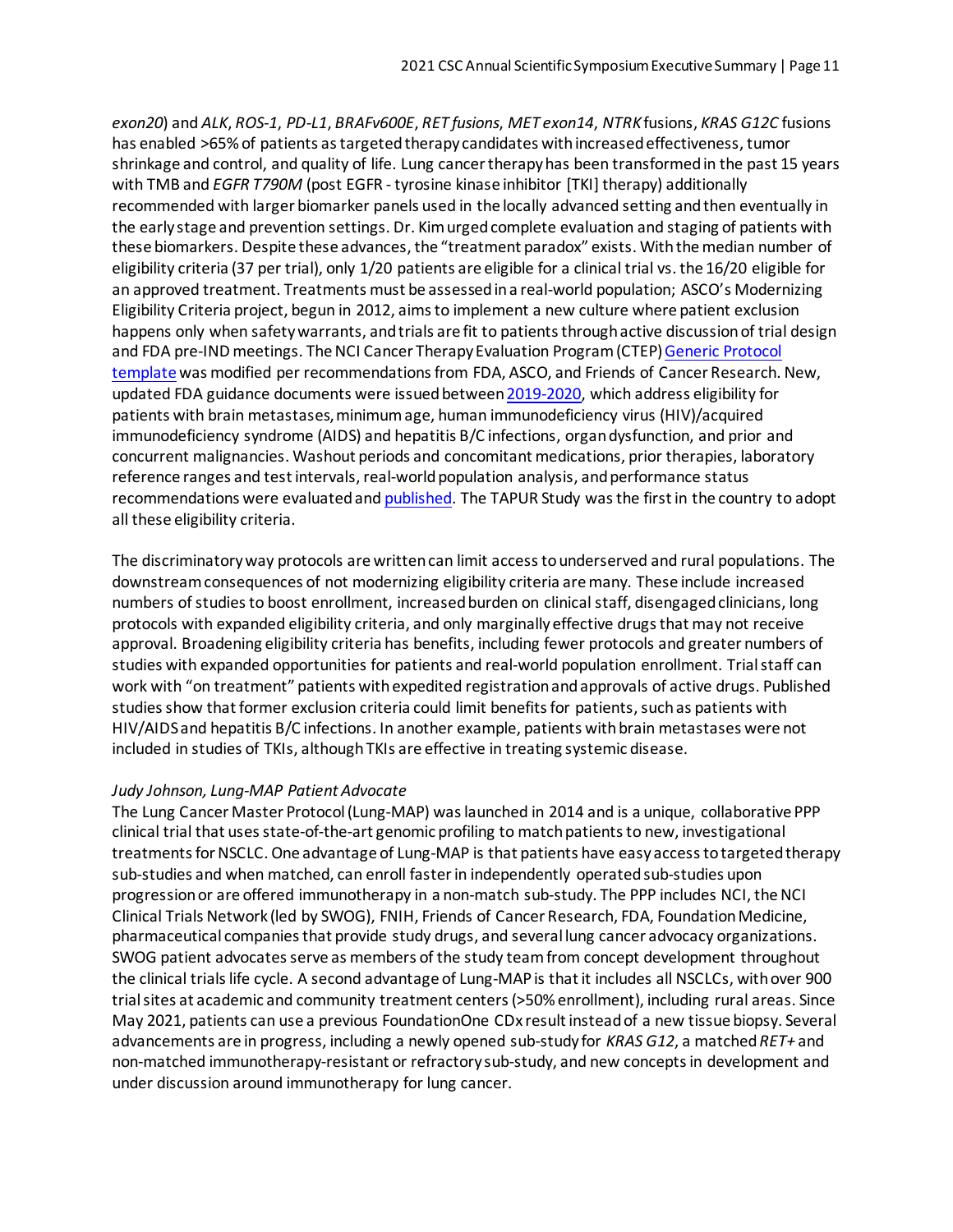### *Jane Perlmutter, GeminiGroup (Breast Advocate, Associated with I-SPY 2)*

Much data supports the treatment paradox, but biomarker-driven trials can be more accessible and benefit patients through innovative Master Protocol designs. Innovation in the I-SPY 2 TRIAL (Investigation of Serial Studies to Predict Your Therapeutic Response with Imaging And moLecular Analysis 2) and TAPUR Study, such as continuous learning, Bayesian adaptive trial designs, investigational agents for potentially curable disease, agnostic tumor site of origin, and off-label use of FDA-approved agents based on tumor biology, has enabled the enrollment of 1500 and 2500 patients across 20–30 and 150 sites, respectively. I-SPY 2 has collected much data that showed that agents targeting traditional breast biomarkers have neither elicited durable responses nor have been efficacious for every patient and have lacked predictive specificity, necessitating a transition to a more diverse set of biomarkers (immune, DNA repair-deficient, luminal/basal) with a target endpoint of complete pathological response (pCR) and goal of double pCR , a proven predictor of non-metastases disease-free survival.

### *Suparna Wedam, FDA*

FDA has been working for several years to reevaluate clinical trial eligibility criteria to ensure that patients entering clinical trials reflect patients who will eventually receive approved treatments. Published guidance addresses the inclusion of subgroups or populations that are often excluded, such as adolescents, older adults, patients with organ dysfunction, and disease-specific groups such as males with breast cancer. FDA is aware that eligibility criteria can impact disparities and clinical trial participation and can be significant barriers for certain demographic subgroups due to a high prevalence of comorbidities. Project Equity and Project Community are OCE initiatives that push for greater diversity and equity in clinical trials. The FDA cannot require sponsors to follow broadened eligibility criteria in protocols; however, they routinely suggest reevaluating the eligibility criteria at all phases of the iterative drug development process. Alternate trial designs, such as expansion cohorts or companion protocols, can be offered to minimize the risks of severe AEs in vulnerable or inherently ill patient groups, yet allow for their inclusion to obtain safety and efficacy data in these subgroups, while not impacting them the study's primary endpoint. FDA highlights incentives like expanded labeling for indications and reduced post-marketing requirements when an expanded trial population is incorporated.

# *Mark Stewart, Friends of Cancer Research*

There are perceived dangers of broadening eligibility criteria for patients with more risk factors, including safety for the patients and difficulty in demonstrating the safety and efficacy of new investigational agents. An evaluation of the new CTEPprotocol template, intended to operationalize these criteria, showed a varied range of compliance based on eligibility criteria from high (liver function) to low (new or progressive brain metastases). While there was progress, mosttrials did not implement the criteria or address investigator discretion in determining their use. Encouraging adoption of the ASCO/Friends of Cancer Research recommendations involved a multi-pronged approach. This began with a multi-stakeholder group and the representation of diverse perspectives in the clinical trial ecosystem, engagement of trial sponsors in discussions, and working with FDA for proposed language to inform guidance. Presenting strategies to mitigate the risks of broadening the patient population could include prespecified analysis plans, stratified analyses by patient population and eligibility criteria, expanded cohorts, and adaptive trial designs that leverage interim analyses.

#### *Discussion*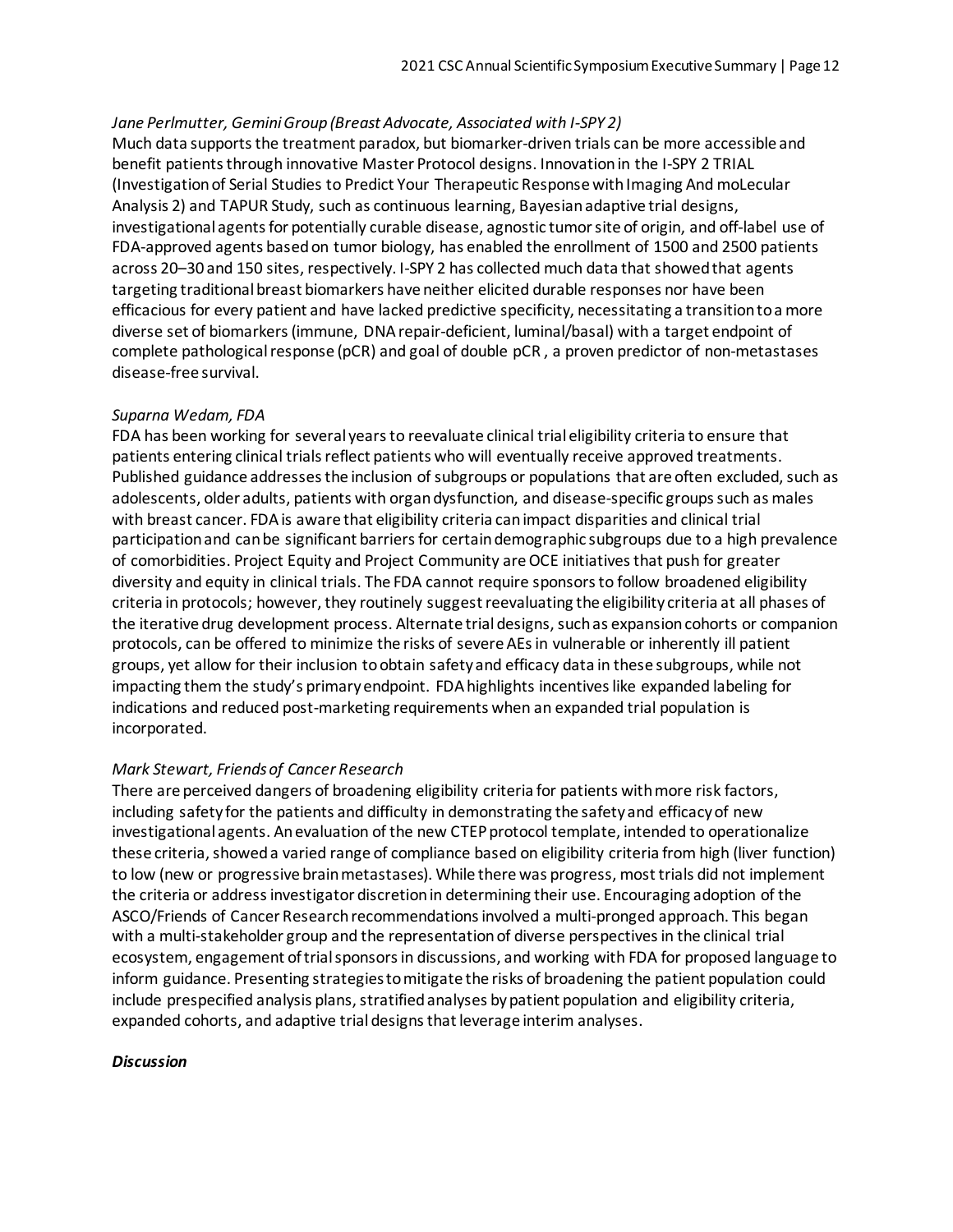Dr. Howard Fingert asked about models of the modern usage of biomarkers, making it safer to optimize risk-benefit in a broader eligible population. He followed up with another question on biomarker qualification and validity in the context of therapeutic decision-making for optimal patient care decisionmaking. Dr. Kim responded that biomarker-directed therapy has changed the way eligibility needs to be assessed if we want meaningful change. A biomarker-eligible population allows us to evaluate riskbenefit. Dr. Wedam added that in the era of precision and targeted therapies, prior therapy criteria could be rigidly limiting, especially when the scientific rationale of the biomarker-driven trial benefits those patients. Further, biomarker-baseddecision-making depends on the biomarker, tumor biology, mechanism of action, and scientific reasoning before it is used for inclusion or exclusion of patients. Dr. Bhatnagar added that patient-reported data and tolerability are also relevant to patient care in this context.

Dr. Bhatnagar asked about the potential role of RWE for biomarkers, screening, and eligibility. Dr. Wedam replied that RWD is used to characterize the natural history of subpopulations, add context to evidence generated in controlled clinical settings, tocomplement drug safety and effectiveness for subpopulations, and to collect post-marketing or PRO data for underrepresented populations. The challenge is the quality of the data in addressing regulatory questions or its use as a supplement when the gold standard is clinical trial data. Dr. Stewart added that standardized data elements, methodology, clinically meaningful endpoints, and aligning definitions across health data vendors could inform the utility of the evidence generated and ensure reliability and reproducibility in supporting regulatory decision-making.

Ms. Johnson noted that PRO data should be compared to Common Terminology Criteria data, and Ms. Perlmutter commented that patients want better treatments, and RWE can provide information about this.

# **Session 4: New Imaging Endpoints**

*Chairs: Janet Eary, NCI, and Marc Theoret, FDA, OCE*

This session had 4 presentations, followed by a panel session. The focus was on various imaging modalities and imaging biomarkers as novel clinical endpoints in various applications across the development paradigm such as dose finding, dose optimization, enrichment with selection of patients most likely to respond, response monitoring, and efficacy assessment. Biomarkers are paramount to continued success of developing novel therapeutics for patients with cancer efficiently and expeditiously. Imaging biomarkers can play a key role in this process.

# *Advanced Metrics and Modeling with Volumetric Computed Tomography for Precision Analysis of Clinical Trial Results (Vol-PACT***)**

*Larry Schwartz, Columbia University*

Dr. Schwartz summarized the results of the FNIH Vol-PACT project and proposed next steps. The project aimed to develop novel imaging-based phase 2 clinical trial endpoints in solid tumors to improve the prediction of phase 3 outcomes using the current response evaluation criteria in solid tumors (RECIST) method. It employed a comprehensive approach to quantitatively measure the total tumor burden of all lesions (target, nontarget, and new lesions) and assess radiomic features of these lesions at the pixel level. The measurement data were used as input to generate metrics for survival (OS) prediction by 3 different approaches: radiomic signatures, tumor growth kinetic modeling, and partial conditional modeling. Vol-PACT has developed baseline radiomic signatures, and signatures derived from baseline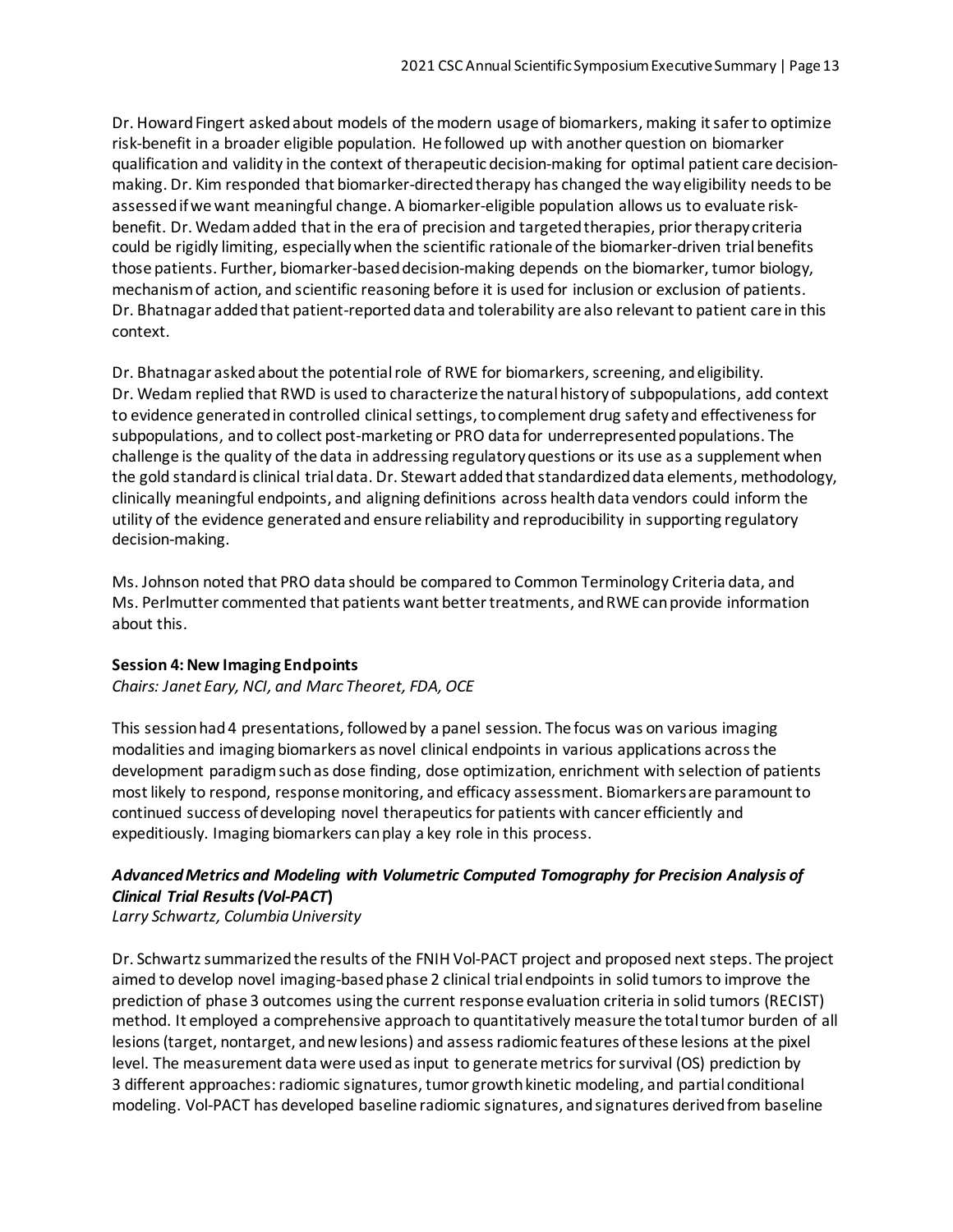and follow-up computed tomography (CT) scans in NSCLC, melanoma, or colorectal cancer. These signatures outperform RECIST in predicting survival of patients treated with targeted and immunotherapy and have been validated with external data, suggesting that they may be generalized across different cancer types and drug classes. Using tumor growth kinetic modeling, the tumor growth rate "g" value predicted OS in NSCLC and renal cell carcinoma. Built on these promising results, the next phase of Vol-PACT (phase 3) proposes further development and validation of radiomic features and tumor growth rate "g" as regulatory endpoints for accelerated approval or regular approval in rare cancers.

### *MRI-based Biomarkers for Response - Adaptive Treatment of Breast Cancer Nola Hylton, University of California, San Francisco*

Dr. Hylton shared her perspective on the use of magnetic resonance imaging (MRI)-based biomarkers for response-adaptive treatment of breast cancer. I-SPY 2 is a response-adaptive phase 2 trial testing novel agents as neoadjuvant treatment for locally advanced breast cancer. It was initiated in 2010 and is widely regarded as a pioneer of the "platform" trial design. Drugs "graduate" from I-SPY 2 when they reach a Bayesian predictive probability of achieving 85% success in a subsequent 300-patient phase 3 trial. The study uses functional tumor volume (FTV) derived from standardized breast dynamic contrastenhanced MRI to adjust patient randomization ratio and estimate probability for pCR prior to surgery. A multivariate model incorporating serial FTV measurements at baseline and follow-up time points was able to predict pCR in the full cohort and in a subgroup of patients with certain characteristics. Additional models were also developed for treatment de-escalation or early escalation. Furthermore, multi-feature MRI analysis combining 4 MRI features (FTV, longest diameter, sphericity, and contralateral background parenchymal enhancement) improved pCR prediction over any individual feature. The investigators are incorporating MRI-guided early escalation/de-escalation algorithms in the designof the next phase I-SPY 2.2, to commence early 2023 and aiming to maximize every patient's chance of reaching pCR.

# *Framework for Molecular Imaging Probes as Biomarkers*

*David Mankoff, University of Pennsylvania*

Dr. Mankoff provided an overview of molecular imaging biomarkers that can potentially guide cancer drug development and patient care, focusing on breast cancer patients treated with endocrine therapy. In this cohort, as a predictive biomarker, quantitative uptake of 18F-fluoroestradiol (FES) as a measure of ER on positron emission tomography (PET) at baseline predicted response to hormonal therapy in breast cancer. In another series, reaching a quantitative threshold of the FES PET uptake was required to demonstrate the minimum amount of target presence that is sufficient for successful tamoxifen therapy in patients with ER+ advanced breast cancer. Molecular imaging biomarkers have also shown utility in detecting whether the drug has reached the target and blockaded the receptor binding of the native ligand and the dose required to achieve ER blockade by ER antagonists (e.g., tamoxifen and fulvestrant). As a pharmacodynamic (PD) biomarker, fluorodeoxyglucose (FDG) PET, which images elevated glycolysis that typically occurs in tumors, can be a generic imaging PD biomarker to detect response to a wide range of cancer therapies. PD markers can be specific to a target; for example, progestin analog, 21-18Ffluorofuranylnorprogesterone (FFNP) which images progesterone receptor can be a PD marker to ER endocrine treatment response.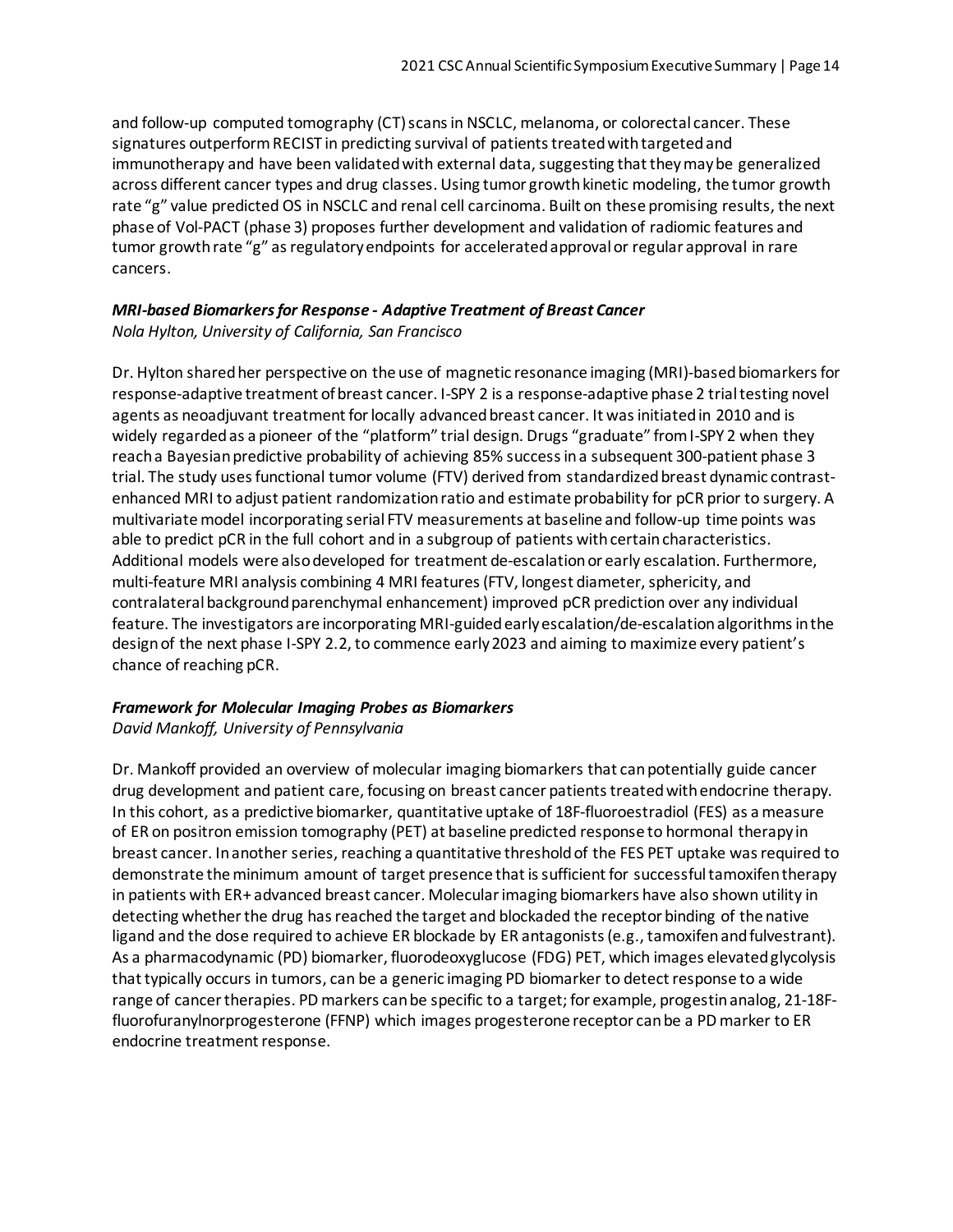# *Whole Body/In Vivo Assessment of Immune Response by PET*

*Andrea Thiele, Boehringer Ingelheim*

Dr. Thiele presented a proposal on behalf of the FNIH BC CSC Immune Response Imaging (IRI) Working Group on developing imaging-based biomarkers for assessment of immune response in IO clinical trials. The IRI Working Group is developing a portfolio of existing and novel PET ligands targeting features of the tumor microenvironment (TME), e.g., targeting cells, pathways crucial for confirming drug mechanisms of action and PD response, filling data gaps through precompetitive projects, building a platform for strategic collaborations, and developing an implementation strategy to collect clinical evidence to validate these molecular imaging biomarkers for specific contexts of use (COUs) in oncology drug development. Currently, many PET ligands are in development, but very few are validated and can be relied upon for drug development and patient care decision making. The proposal intends to develop evidence to fill data gaps by dedicated clinical studies toward qualification of a PET ligand as a PD/response biomarker in a specific COU for immunotherapy through the FDA biomarker qualification process.

### *Roundtable Discussion*

*Bob Gillies, Moffitt Cancer Center; Greg Goldmacher, Merck; Alexander Guimaraes, Oregon Health & Science University; Rich Wahl, Washington University in St. Louis*

The topics discussed and conclusions of the panel are as follows:

Standardization to improve imaging biomarker reproducibility and adoption of imaging biomarkers for general use. Standardization of imaging acquisition and analysis is essential to achieve reproducible imaging readings so that they can be interpreted with confidence. RSNA/QIBA Profiles and NCIrecommended protocols provide guidance in this regard. Continued support in investigating the sources of imaging biomarker variability and ways to reduce it is important. This standardization would also facilitate the general adoption of imaging technologies in the community hospital settings outside major advanced imaging centers or major medical centers.

Imaging biomarkers in early and late stages of drug development. Novel molecular imaging tracers such as those for imaging TME may be more suitable for early drug development. Standard CT and MRI are more widely available and practical in later stages of drug development. PET tracers might be used in early drug development and to train radiomic signatures derived from CT or MRI for later stages of drug development.

Using existing imaging data and collaboration to generate novel biomarkers. Pharmaceutical companies have CT and MRI data from clinical trials that could be used to develop and test novel imaging biomarkers. Collaborations between pharmaceutical companies and others would be helpful to test the new tools in existing CT and MRI datasets and then in prospective trials. However, it is challenging to have pharma share data externally, and we must be creative to incentivize data sharing.

Alignment with regulatory authorities applying imaging biomarkers in oncology drug clinical trials. Although many PET tracers have been developed, evidence is lacking that they are reliable biomarkers for clinical trial decision-making. We need to understand and be aligned with the regulatory authorities on the minimum data package that is required to validate these biomarkers before they can be applied as biomarkers in oncology drug trials.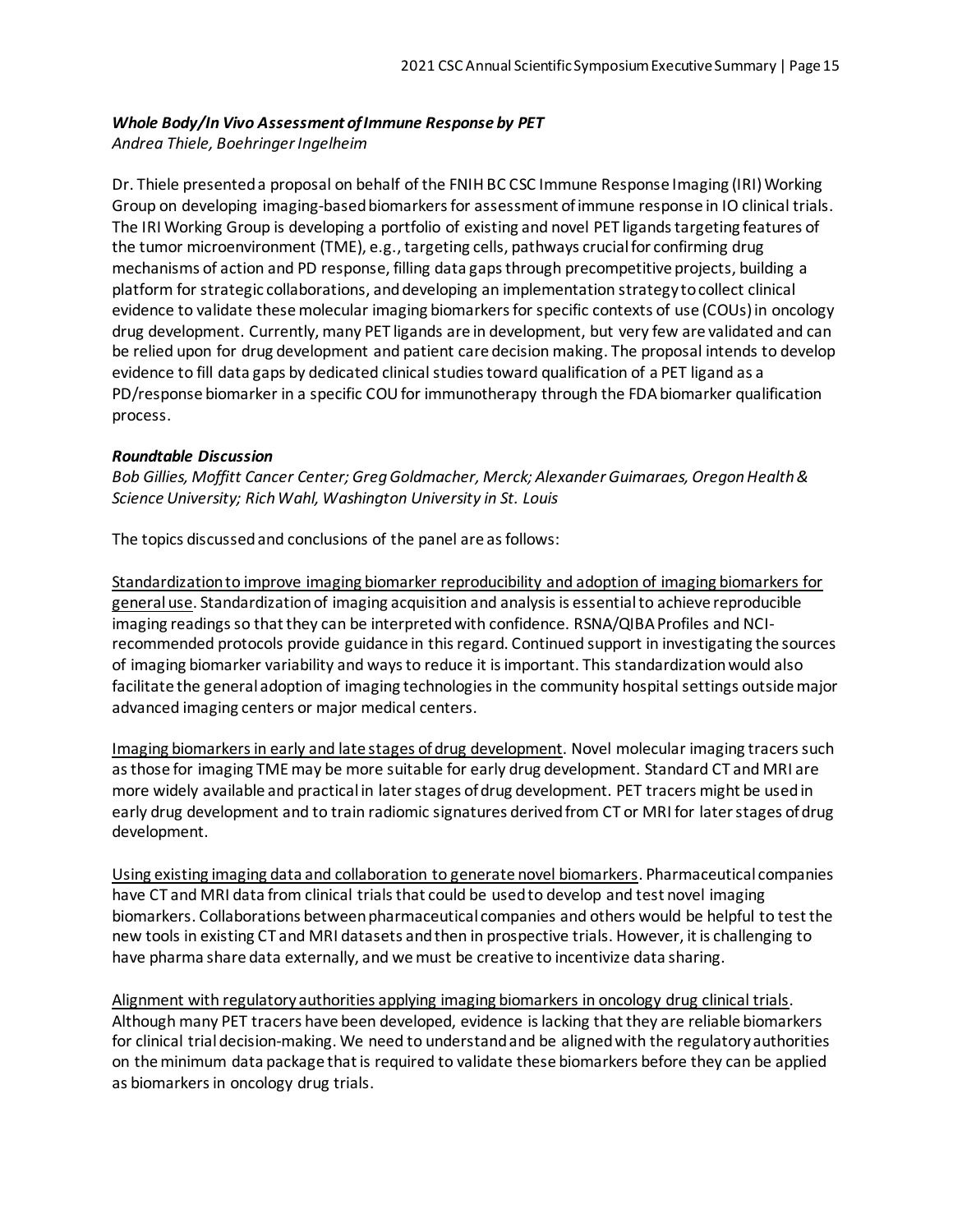#### **Day 4, November 9, 2021**

#### **Welcoming Remarks**

*Eric Rubin, Merck, CSC co-chair*

#### **Keynote: On Growth and Challenges in Checkpoint Blockade**

*David Fabrizio, Foundation Medicine*

Mr. Fabrizio spoke on the current challenges in precision medicine, mainly that these challenges are multi-modal due to growing biomarker complexity, which can impact patient response. He highlighted some examples of the complexity, such as TMB, where TMB-high as opposed to TMB non-high is an independent predictive marker of overall response (ORR) to immunotherapy; novel immunotherapy resistance (e.g., serine/threonine kinase 11) that confers resistance to immune checkpoint blockade; mono immunotherapy vs. chemo immunotherapy and their clinical impact due to dissimilar genomic associations; changes in ctDNA levels that can be associated with patient response to therapy or that can predict risk of recurrence; and the differences between TMB and blood TMB (bTMB) and their association with ORR and how bTMB relates to tissue TMB.

Mr. Fabrizio commented that personalized immunotherapy should address the cancer immunity cycle, which is composed of 3 arms: immune potential (biomarkers that likely elicit an immune response), immune activation (genes that mount an immune response), and immune resistance (e.g., percentage of human leukocyte antigen[HLA] loss of heterozygosity, which is associated with poor OS to checkpoint inhibitors in NSCLC). He stressed that the immune-oncology signature is multi-modal, encompassing the cancer immunity cycle. The future of precision medicine involves identifying which combinations of these arms provide better insight into clinical decision-making. Immunotherapies should be based on science-driven product development focused on discovering new pieces of the immune-oncology puzzle, taking into consideration the following:

- Harmonization of efforts with multiple stakeholders focusing on definitions, validation, requirements, and clinical applications
- Rethinking new clinical trial designs that don't necessarily limit complex variable biomarkers to their categorical definitions, e.g., biomarkers that support the continuous model vs. the discover-andvalidate model based on a single cutoff, and noting that the same cutoff in different tissue types may correlate with a different patient response rate
- Development of a clear and concise medical reporting strategy, which remains a challenge concerning continuous variable biomarker complexity
- Assessing other clinical variables in the cancer immunity cycle with the combination of T-cell exhaustion markers (exhausted T cells cannot perform their antitumor function) and their integration in clinical trials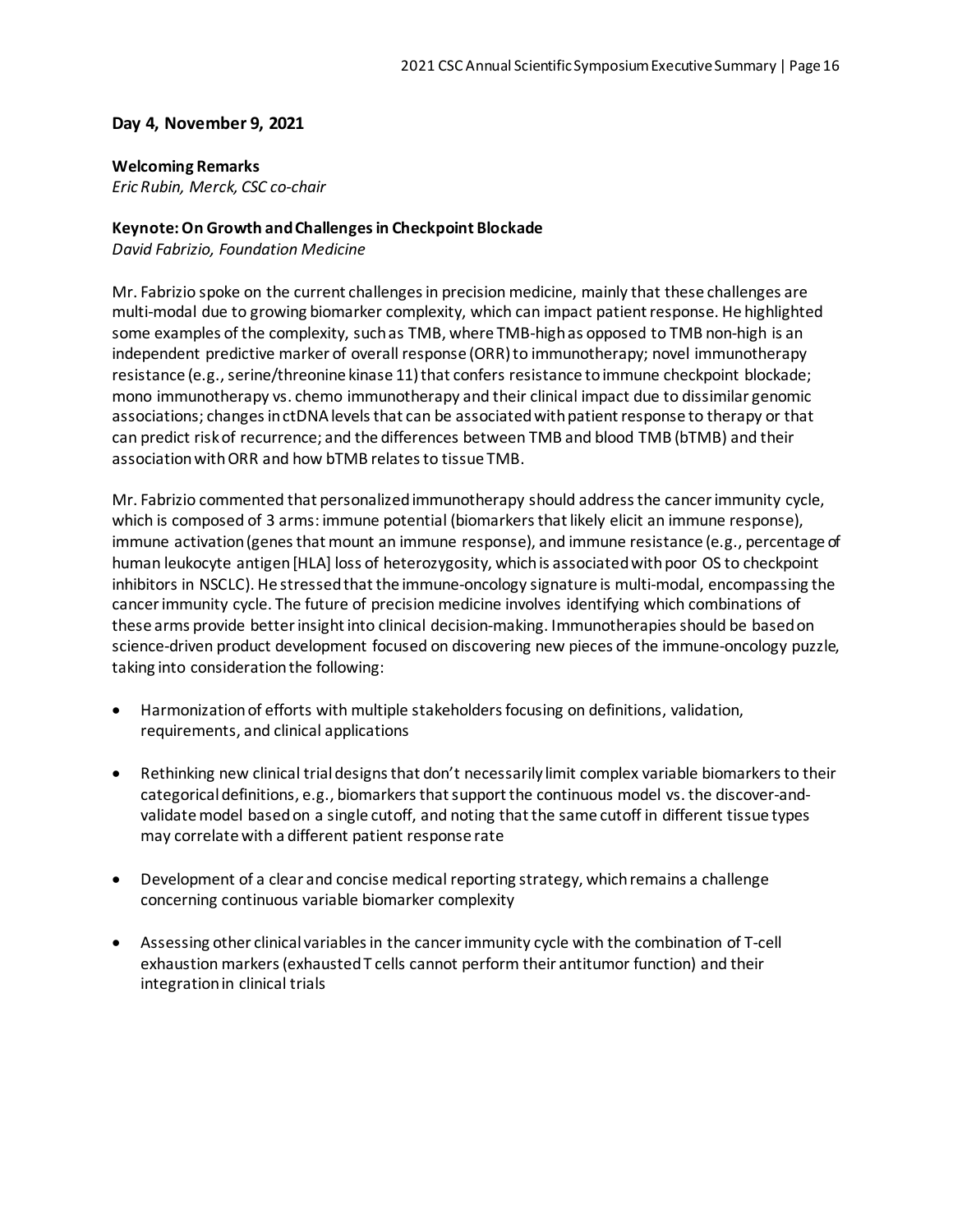#### **Fireside Chat**

*Moderator: Stacey Adam, FNIH. Dr. Adam interviewed Doug Lowy, Principal Deputy Director of NCI and Jeff Siegel, FDA, Office Director, Office of Drug Evaluation Sciences*

Dr. Adam asked about the advantages ofdeveloping biomarkers now and into the future. Dr. Lowy replied that the significant advantage of biomarkers, such as mutations associated with TKI or fusion proteins, is their use in predicting response, as CDx or surrogate endpoints, which can be reached faster than survival or other traditional endpoints. Genomic profiling and TMB have brought us far. The future will see expanded use of protein biomarkers, such as protein phosphorylation as surrogate biomarkers. The benefit of surrogate biomarkers is illustrated by human papillomavirus (HPV) vaccine initial approvals, which utilized surrogate biomarkers (viral infection) and high-grade cervical dysplasia as the main endpoints. The vaccine strategy elicited substantial prevention, correlated with viral infection; however, it took several years longer to attain the dysplasia endpoint. With increased events and shorter time to events, biomarkers can aid the development of third- and fourth-generation vaccines and biosimilars.

Dr. Siegel noted that the Office of Drug Evaluation Services oversees qualification of clinically accurate assessment tools and biomarkers for use in clinical trials across all therapeutic areas. Validation for COU, whether for patient care or clinical trial applications, is at the forefront of the biomarkers effort; however, mechanistic understanding of biomarkers is equally as important. The virtual cycle of biomarker discovery, COU, information on disease biology, and applied biomarkers can inform and benefit patient care. For example, liquid biopsies are used to monitor ctDNA as evidence of response and can also provide insight into resistance mechanisms so therapies can be improved or possibly changed. Surrogate endpoints are also important to several therapeutic areas, including reliable prediction of relapse to determine when to transition patients to a different treatment. Dr. Siegel cautioned that the evidentiary burden required to apply surrogate endpoints in a clinical development program reliably can be high. Choosing a COU for a biomarker with less evidentiary burden, such as a prognostic, response, or monitoring biomarker with demonstrable value in predicting outcome and applying it in a clinical trial to further qualify is useful.

Dr. Adam noted that biomarker qualification is a focus of consortia projects. Pertaining to technologies, such as liquid biopsy and NGS, Dr. Adam asked Dr. Lowy and Dr. Siegel to elaborate on imaging, MRD, and the potential future of these and other aspects highlighted during the CSC symposium.

Dr. Lowy said the NIH supports several approaches for MRD. Over the past 20 years, a significant advance has been in the number of oncology therapeutics available; however, secondary or acquired resistance still represents a major bottleneck in therapy. Efforts to detect resistance and interventionchanging treatments can be helpful regardless of the biomarker used. Liquid biopsies for cancer screening, as Dr. Liu described, are an experimental approach with considerable potential for identifying asymptomatic disease. Advances in cancer treatment and liquid biopsy for screening looking at early disease will hopefully garner success.

Dr. Siegel agreed that liquid biopsy and MRD are important areas for the future, in addition to imaging biomarkers and molecular imaging techniques used to better understand tumor burden in response to treatment. Assessing CD8+ and activated CD8+ prior to or after immunotherapy for prediction or measure of response can provide insight about mechanism of action and increase the number of patients who can benefit from immunotherapy. For many of these technologies, there are significant implications for benefit and risk because of AEs or risk of progression, for patients who may or may not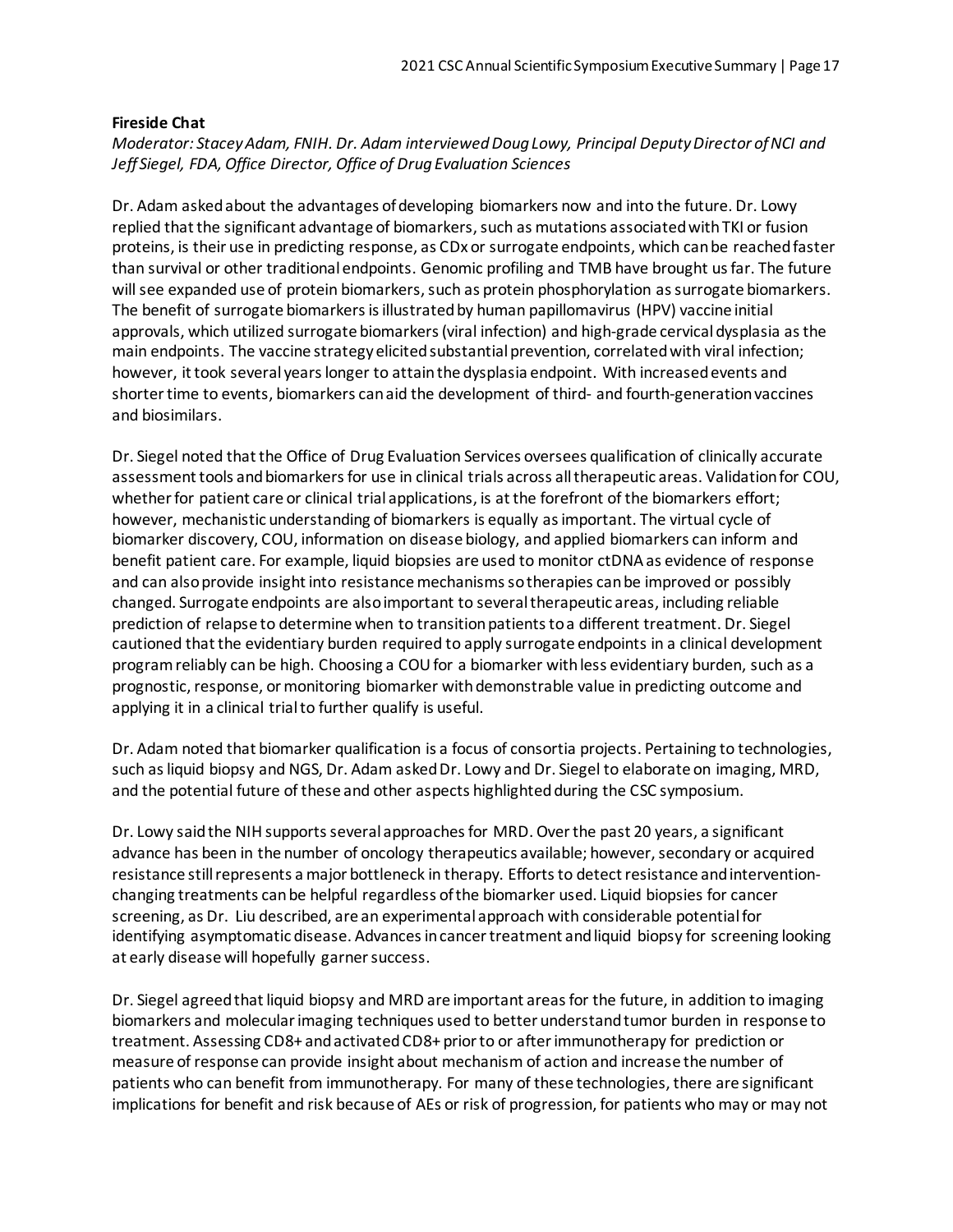have been treatedif not for that technology. Ensuring these technological tools are precise, accurate, and standardized, and understanding the risk/benefit, are critical to realizing their potential for cancer patients.

Dr. Adam asked for comment on the FDA qualification program in the context of multiparametric biomarkers and incorporating NGS and other technologies. Dr. Siegel said this could be complex but could be done in an evidence-based manner. FDA seeks to understand the biomarker and why it is put together the way it is, to understand applicability, accuracy, and reliability. Fora multi-parametric biomarkers, it is important to understand the contribution of each component to its use. Early interaction with FDA is key to assessing the evidence needed. A public workshop on multi-parametric biomarkersis planned for spring 2022.

Dr. Adam asked Dr. Lowy to comment on what NCI initiatives exist to obtain the level of evidence that Dr. Siegel suggested. Dr. Lowy provided the example of the Childhood Cancer Data Initiative, and its component that addresses the one-third of children who develop cancer but are not in clinical trials. Standardizing data from these children can comparatively enable the identification of best practices. The abundance of objective measurements in oncology contributes to precise and highly reproducible data, and the opportunity for progress with surrogate biomarkers is vast.

Dr. Adam spoke of the Biomarkers Consortium aiming to foster collaboration across many diseasefocused areas, including cancer, inflammation and immunity, metabolic disorders, and neuroscience, and asked Dr. Siegel and Dr. Lowy to comment on incentivizing cross-cutting biomarker efforts. Dr. Lowy noted this would be a win-win, since one field can't address all the needs on its own. Dr. Siegel said that the different areas often borrowed tools from one another, and that collaborative work and its application across therapeutic areas is desired. Collaborative work and cross-application could begin with biomarkers that have undergone analytical validation in one therapeutic area, so additional evidence needed for cross-disease applications could be considerably less.

#### **Session 5: Growth and Challenges in Checkpoint Blockade**

*Chairs: Alex Snyder, Two River, and Helen Chen, NCI*

The speakers in this session discussed the progress of precision medicine, tumor immunotherapy, and future challenges.

#### *TMB and Beyond: Understanding Genetic Predictors of Immunotherapy*

*Timothy Chan, Cleveland Clinic*

Dr. Chan stressed that immune checkpoint therapy has been able to produce dramatic results and improved treatment outcomes for patients with different types of cancer. He stated that TMB-high (TMB >10 mutations/megabase) is a good genetic predictor for an antitumor response and explained that the success of immunotherapy is due to patient genotype as well as tumor genetic diversity. On patient genotype, he spoke about the importance of HLA diversity, which can measure the potential for antigen presentation to T cells, the T-cell receptor (TCR) repertoire, and the ability to induce signal 1 (activation of T cells via the TCR) in the initiation of an antitumor response. For example, high HLA genetic diversity (immune peptidome) predicts better response against cancer and infectious disease. However, tumor cells are complex due to differences in the tumor landscape and their transcriptome, such as mutations in immune checkpoint blockade components. He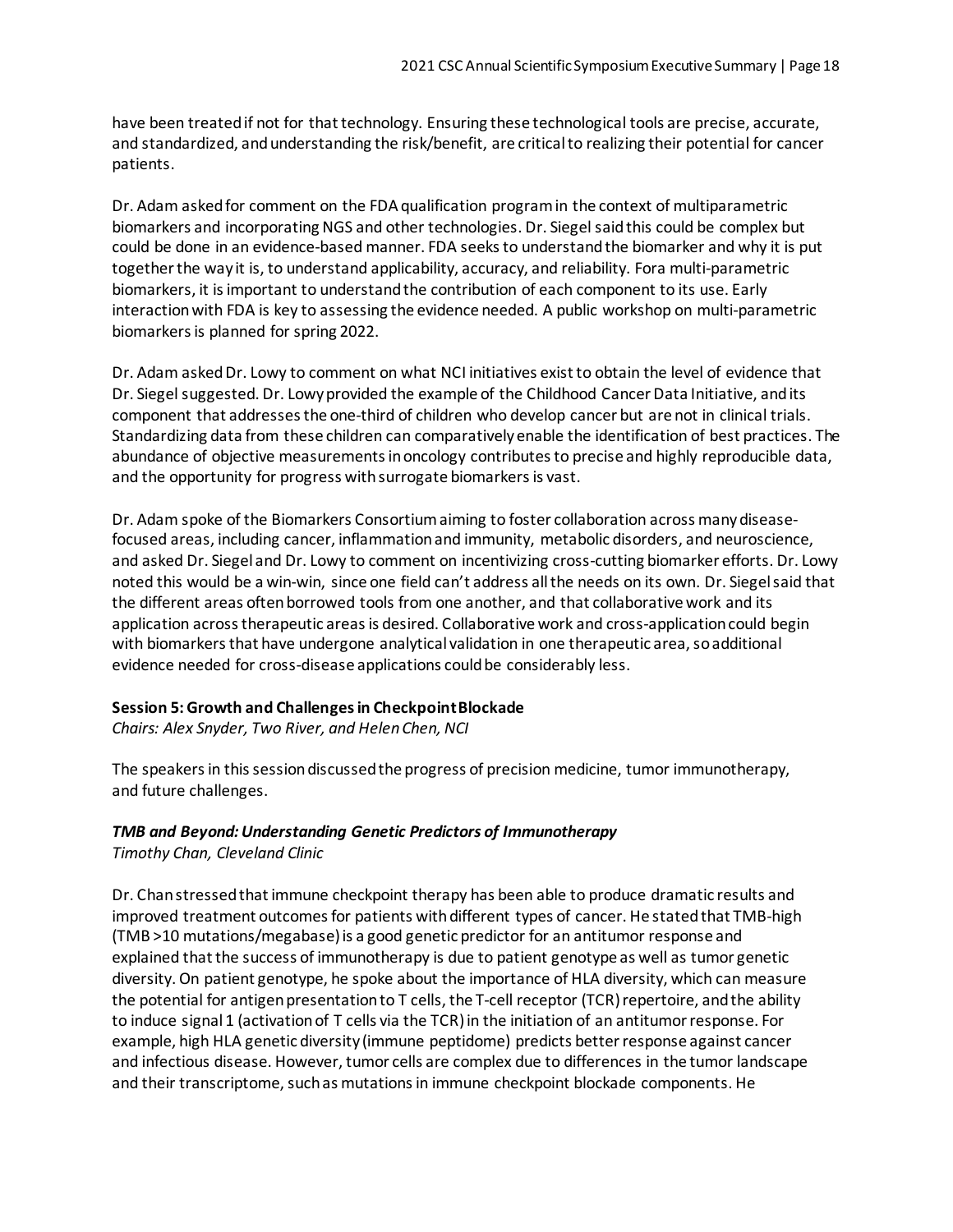concluded his talk by stating the importance of immune genetic diversity (immune peptidome) in the personalization of immunotherapy and stressed the harmonization of TMB in different cancers.

### *irAEs─Building a Resource for Analysis Across Disease Targets*

*David Fox, University of Michigan*

Dr. Fox introduced his talk by defining what immunotherapy-related AEs (irAEs) are and how they impact many organs (e.g., skin and gastrointestinaltract). He stressed that a major challenge is the ability to define and classify irAEs, as some classifications are not all-encompassing, and irAEs manifest in many types of organs and organ systems**.** He emphasized the need to better define and understand irAEs to develop better strategies to treat them. He recommended that to develop therapies to treat irAEs, one must be able to identify and classify distinct clinical syndromes, which include the following:

- New approaches to immunotherapy that avoid autoimmunity
- Definition of which toxicities mirror known autoimmune diseases, and which are new conditions
- Establishing the genetic and epigenetic base for susceptibilities to irAEs
- Developing and optimizing specific, mechanism-based treatment for specific syndromes, and reducing use of higher corticosteroid doses.

Dr. Fox gave an example of the potential treatment of irAEs when targeting CD6, a protein that is expressed by most T cells and 60% of natural killer cells. The function of CD6 is to mediate T-cell trafficking across endothelial barriers, and it is implicated in the pathogenesis of various heart diseases. He showed the ability of an anti-CD6 Ab (UMCD6) to block CD6 and its ligands (CD166/CD318) to alleviate inflammation in a murine model of experimental autoimmune encephalitis. Furthermore, Dr. Fox stressedthe importance of finding novel biomarkers such as CD6 in the categorization of irAEs, and as a new target in cancer immunotherapy to lead to better treatments.

# *Investigating Mechanisms of Response to Immune Checkpoint Therapy: Moving Towards Combinatorial Biomarkers to Reflect Both Tumor Cell Status and Immune Microenvironment Padmanee Sharma, MD Anderson Cancer Center*

Dr. Sharma identified specific mutations that correlate with better patient response. One such candidate is AT-rich interactive domain-containing protein 1A (ARID1A). Patients with an ARID1A mutation are associated with higher TMB and lower transforming growth factor β expression and are better responders to anti-PD-1 therapy in metastatic bladder cancer. Mutated ARID1A was associated withimproved immune response and increased production of interferon-γ, an important antitumor cytokine. Dr. Sharma also talked about the importance of the immune microenvironment (e.g., C-X-C motif chemokine ligand 3 [CXCL13]) in correlating patient response to immunotherapies. Currently the predictive potential of ARID1A and CXCL13 is being studied in clinical trials with subjects with metastatic or surgically unresectable bladder cancer (cohort 1) and any other cancer (cohort 2) with a documented ARID1A mutation treated with nivolumab. The future of immunotherapy will involve combination treatments that consider the TME and mutations.